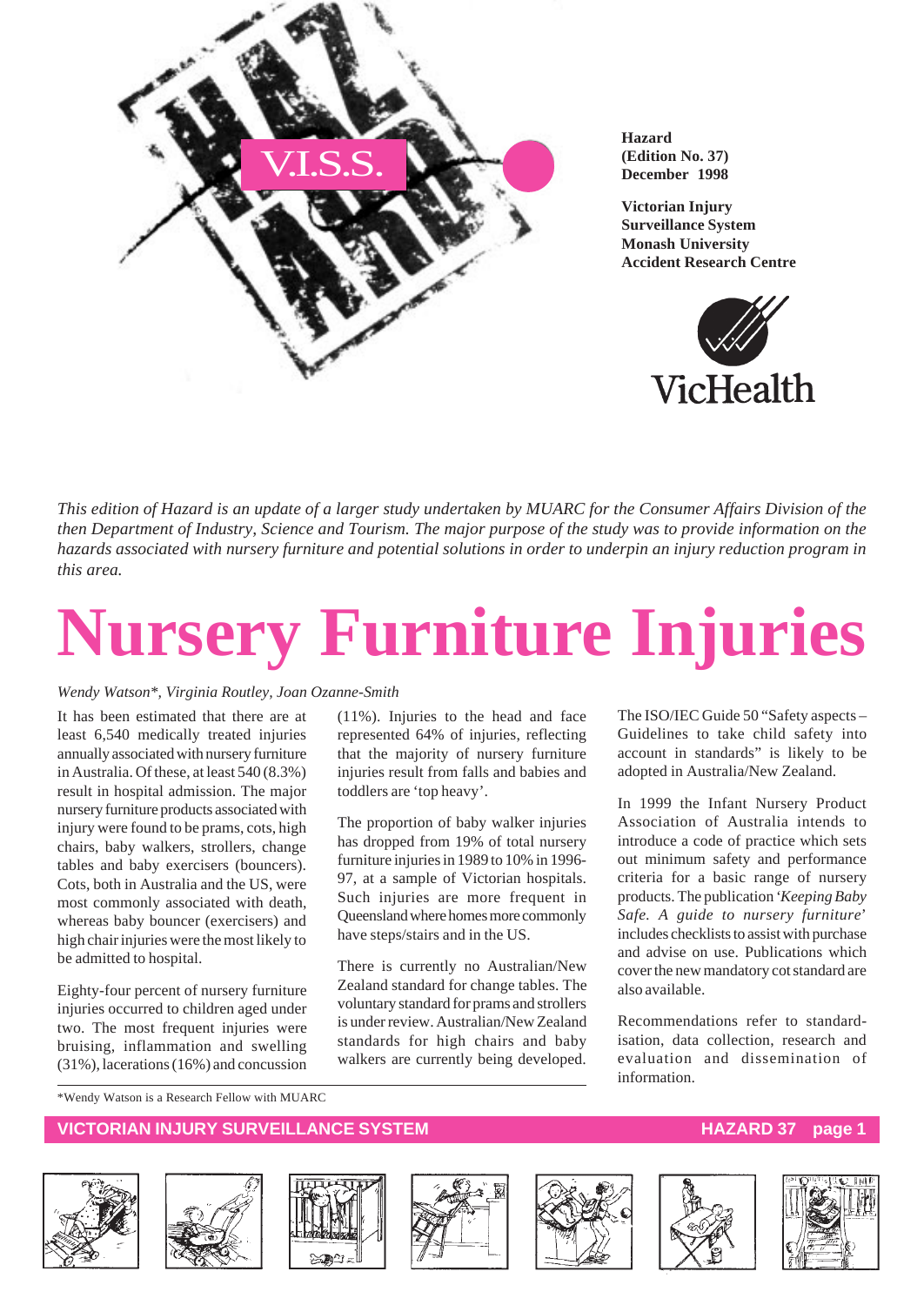#### **Introduction**

The larger MUARC study on which this report is based involved a review of recent Australian and international literature on nursery furniture safety; an overview of nursery furniture injury issues and standards and, to the extent possible, a summary and analysis of national and international data. The literature, data and development of standards have been updated for this edition of Hazard, with the focus on emergency department data.

### **Data Overview**

#### **Death data**

A search of the Victorian Consultative Council on Obstetric and Paediatric Mortality and Morbidity data (1985 to 1988 inclusive) (Ozanne-Smith & Heffernan, 1990) and the Victorian Coroner's Facilitation System (1989/90- 1994/95) revealed 15 deaths related to nursery furniture. Eleven were associated with cots and their environs, and single deaths related to a stroller, pram, change table and high chair.

Of the cot-related deaths, seven children strangled or suffocated as a result of the cot design or modification, including one whose clothing was caught on a wing nut. Another three children were strangled, two as a result of accessing blind or curtain cords and the other by accessing elastic attached to a toy. One child fell from the cot into a clothes basket and suffocated.

As yet unpublished reports include more recent cot-related deaths such as a portable cot collapsing onto the child when the locking device had not been securely engaged, and a further pram related death.

The relatively high injury mortality associated with cots is consistent with overseas reports (de Graaf, 1987; NEISS, US CPSC data) and further emphasises cot-related injuries as an important target for injury prevention. United States data suggests that cots are associated with nine times as many deaths as any other single nursery furniture product (Death Certificate Files, 1989-93, US CPSC). As

#### **Nursery furniture injuries by product and severity Table 1**

**Product** N % Admitted Prams 285 15.4%  $Cots$   $252$   $17.1\%$ High chairs 212 21.6% Baby walkers 205 13.2% Strollers 175 18.9% Change tables  $111$  17.1% Bouncers 83 32.5% Total 1323 17.5%

*Source: VISS (1988-96), % admitted for all injuries (0-4 yrs) = 18.9% (0yrs=20%, 1yr=20%, 2yrs=19.3%, 3yrs=17.5%, 4yrs=17.1%).*

#### **Nursery furniture product by age of injured child Table 2**

|                  | $<$ 1 year |       | 2 years<br>1 year |      |     | 3 years          |    | 4 years             |    |               | Total 0-4 years |       |
|------------------|------------|-------|-------------------|------|-----|------------------|----|---------------------|----|---------------|-----------------|-------|
|                  |            |       |                   |      |     |                  |    |                     |    |               | of age          |       |
|                  | N          | (9/0) | N                 | (%)  | N   | $\frac{1}{2}$    | N  | (%)                 | N  | $\frac{9}{0}$ | N               | (%)   |
| Prams            | 157        | (55)  | 87                | (30) | 25  | (9)              | 8  | (3)                 | 8  | (3)           | 285             | (100) |
| Cots             | 86         | (34)  | 106               | (42) | 42  | (17)             | 10 | (4)                 | 8  | (3)           | 252             | (100) |
| High chairs      | 85         | (40)  | 83                | (39) | 33  | (16)             | 6  | (3)                 |    | (2)           | 212             | (100) |
| Baby walkers     | 174        | (85)  | 26                | (13) | 2   | $\left(1\right)$ | 3  | $\scriptstyle{(1)}$ |    | (0)           | 205             | (100) |
| <b>Strollers</b> | 60         | (35)  | 72                | (41) | 31  | (18)             | 9  | (5)                 |    | $^{(1)}$      | 175             | (100) |
| Change tables    | 76         | (68)  | 21                | (19) | 12  | (11)             | ↑  | (2)                 |    | (0)           | 111             | (100) |
| <b>Bouncers</b>  | 75         | (90)  | 3                 | (4)  |     | (2)              | 3  | (4)                 |    | (0)           | 83              | (100) |
| <b>Total</b>     | 713        | (54)  | 398               | (30) | 147 | (11)             | 41 | (3)                 | 23 | (2)           | 1323            | (100) |

*Source: VISS (1988-96)*

a result of deaths there have been recent product recalls for specific models of cots and playpens, particularly in the US.

#### **Emergency Department data**

An analysis of the VISS database (1988- 1996) (Box 2 page 13 ) revealed that 54% of the 1,323 reported nursery furniture injuries to children under five years were to males and 18% were admitted to hospital. The major nursery furniture products associated with injury were: prams, cots, high chairs, baby walkers, strollers, change tables and baby exercisers (bouncers). An examination of cases by severity of injury leads to a different ranking of products from that based on frequency (Table 1). Baby bouncers (exercisers) and high chairs had admission rates higher than for the all injury age-group into which their cases mostly fell (Tables 1 and 2).

Eighty-four percent of nursery furniture injuries occur to children under two years

of age. Most injuries associated with bouncers (90%), baby walkers (85%), change tables (68%) and prams (55%) occur in the first year of life. Injuries related to cots, high chairs and strollers are more evenly spread across the first two years (Table 2).

#### **Type and severity of injury**

The most common injuries associated with nursery furniture products in the 0-4 year age-group were bruising, inflammation and swelling (31%), followed by lacerations (16%) and concussion (11%) (Table 3). Injuries to the head and face represent the highest percentage of injuries in this group (64% in total). This reflects the fact that babies and toddlers are 'top heavy' and the majority of nursery furniture injuries result from falls. Injuries to the upper limbs are also prominent at 15% of all injuries associated with nursery furniture (Table 4).

#### **VICTORIAN INJURY SURVEILLANCE SYSTEM AND REALLY CONTROLLY AND REALLY ASSESSED AT A PART OF A PART OF A PART OF**













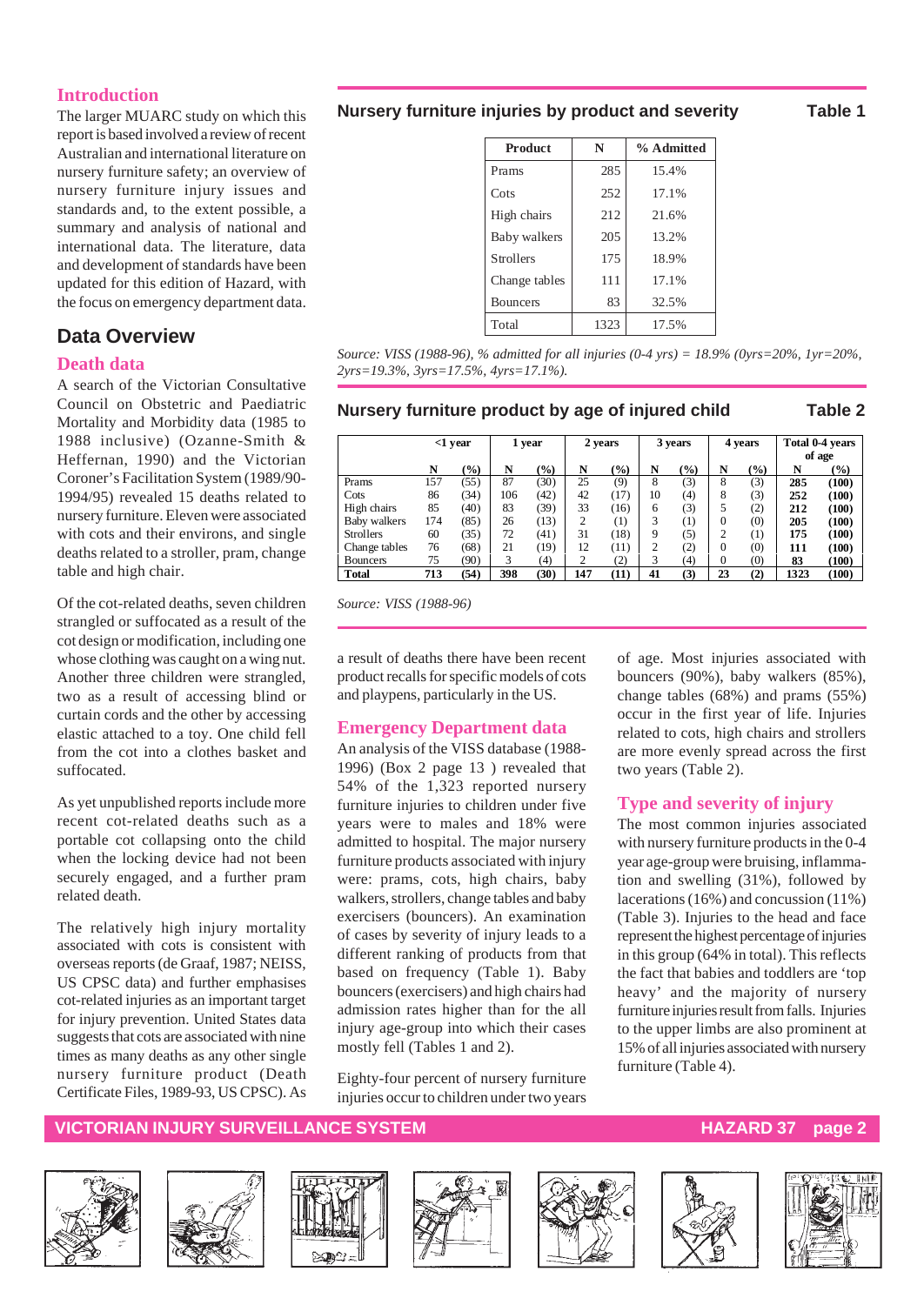### **Nursery Furniture Product by Nature of Injury Table 3** Table 3

| Nature of Injury                             | Prams          | High<br>chairs | <b>Cots</b>  | <b>Baby</b><br>walkers | <b>Strollers</b> | Change<br>tables | <b>Bouncers TOTAL</b> |      | % of total<br>injuries |
|----------------------------------------------|----------------|----------------|--------------|------------------------|------------------|------------------|-----------------------|------|------------------------|
| Bruising/inflammation/<br>oedema/haemorrhage | 119            | 82             | 56           | 75                     | 58               | 38               | 26                    | 454  | 31.3                   |
| <b>Cuts/lacerations</b>                      | 49             | 34             | 43           | 37                     | 48               | 12               | $\overline{4}$        | 227  | 15.6                   |
| <b>Concussion</b>                            | 36             | 39             | 21           | 19                     | 14               | 18               | 16                    | 163  | 11.2                   |
| Fracture                                     | 19             | 21             | 41           | 6                      | 12               | 14               | 8                     | 121  | 8.3                    |
| Superficial abrasions                        | 27             | 9              | 6            | 20                     | 25               | $\overline{4}$   | 6                     | 97   | 6.7                    |
| <b>Burns</b>                                 | 7              | 11             | 9            | 42                     | 14               | $\theta$         | 3                     | 86   | 5.9                    |
| <b>Poisoning</b>                             | $\overline{4}$ | 7              | 22           | 7                      | $\mathbf{1}$     | $\overline{2}$   | $\overline{2}$        | 45   | 3.1                    |
| Sprain/strain                                | 11             | $\overline{0}$ | 11           | $\overline{4}$         | 7                | 3                | $\overline{2}$        | 38   | 2.6                    |
| <b>Crushing</b>                              | $\overline{4}$ | 4              | 3            | 6                      | $\overline{4}$   | $\mathbf{1}$     | $\Omega$              | 22   | 1.5                    |
| <b>Dislocation</b>                           | 5              | $\overline{2}$ | 9            | $\Omega$               | $\overline{2}$   | $\mathbf{1}$     | $\mathbf{1}$          | 20   | 1.4                    |
| <b>Foreign body</b>                          | $\overline{2}$ | $\overline{0}$ | 7            | $\Omega$               | $\overline{2}$   | $\overline{2}$   | $\overline{2}$        | 15   | 1.0                    |
| <b>Dental</b>                                | 5              | $\mathbf{1}$   | 3            | $\overline{c}$         | 3                | $\Omega$         | $\overline{0}$        | 14   | 1.0                    |
| <b>Bites/punctures</b>                       | $\overline{2}$ | $\mathbf{0}$   | 5            | $\mathbf{1}$           | 1                | 2                | $\mathbf{1}$          | 12   | 0.8                    |
| <b>Amputations</b>                           | 3              | $\mathbf{0}$   | $\Omega$     | $\overline{2}$         | $\overline{2}$   | $\Omega$         | $\Omega$              | 7    | 0.5                    |
| <b>Asphyxiation</b>                          | $\theta$       | $\mathbf{1}$   | $\mathbf{1}$ | $\overline{0}$         | $\overline{0}$   | $\Omega$         | $\mathbf{1}$          | 3    | 0.2                    |
| Unspecified/no injury                        | 21             | 22             | 32           | 13                     | 6                | 18               | 16                    | 128  | 8.8                    |
| <b>TOTAL</b>                                 | 314            | 233            | 269          | 234                    | 199              | 115              | 88                    | 1452 | 100                    |

*Source : VISS (1988-96). Note up to 3 injuries can be recorded per case.*

#### **Nursery Furniture Product by Body Part Injured Community Community Community Community Community Community Community Community Community Community Community Community Community Community Community Community Community Comm**

| <b>Body</b> part                | Prams          | High<br>chairs | Cots           | <b>Baby</b><br>walkers | <b>Strollers</b> | Change<br>tables | <b>Bouncers</b> | <b>TOTAL</b>   | % of Total<br><b>Injuries</b> |
|---------------------------------|----------------|----------------|----------------|------------------------|------------------|------------------|-----------------|----------------|-------------------------------|
| Face                            | 155            | 89             | 74             | 126                    | 108              | 34               | 28              | 614            | 42.3                          |
| <b>Head</b>                     | 76             | 70             | 35             | 28                     | 35               | 36               | 28              | 308            | 21.2                          |
| <b>Upper extremities</b>        | 43             | 29             | 60             | 42                     | 30               | 12               | 6               | 222            | 15.3                          |
| <b>Lower extremities</b>        | 10             | 8              | 29             | 8                      | 15               | 7                | 3               | 80             | 5.5                           |
| Poisoning                       | $\overline{4}$ | 7              | 22             | 7                      | 1                | $\overline{2}$   | $\overline{2}$  | 45             | 3.1                           |
| <b>Trunk</b>                    | $\overline{2}$ | 5              | 9              | 10                     | 3                | $\overline{4}$   | $\overline{2}$  | 35             | 2.4                           |
| <b>Internal organs</b>          | 1              | 2              | 4              | $\theta$               | $\mathbf{1}$     | 1                | $\overline{2}$  | 11             | 0.7                           |
| <b>Neck</b>                     | $\overline{2}$ | 1              | $\overline{2}$ | 1                      | $\overline{0}$   | 1                | $\Omega$        | $\overline{7}$ | 0.5                           |
| <b>Asphyxiation</b>             | $\theta$       | 1              | 1              | $\theta$               | $\overline{0}$   | $\theta$         | 1               | 3              | 0.3                           |
| No injury<br>detected/specified | 21             | 22             | 32             | 12                     | 6                | 18               | 16              | 127            | 8.7                           |
| <b>TOTAL</b>                    | 314            | 234            | 268            | 234                    | 199              | 115              | 88              | 1452           | 100.0                         |

*Source : VISS (1988-96). Note up to 3 injuries can be recorded per case.*

### **VICTORIAN INJURY SURVEILLANCE SYSTEM AND READ READ TO HAZARD 37 page 3**











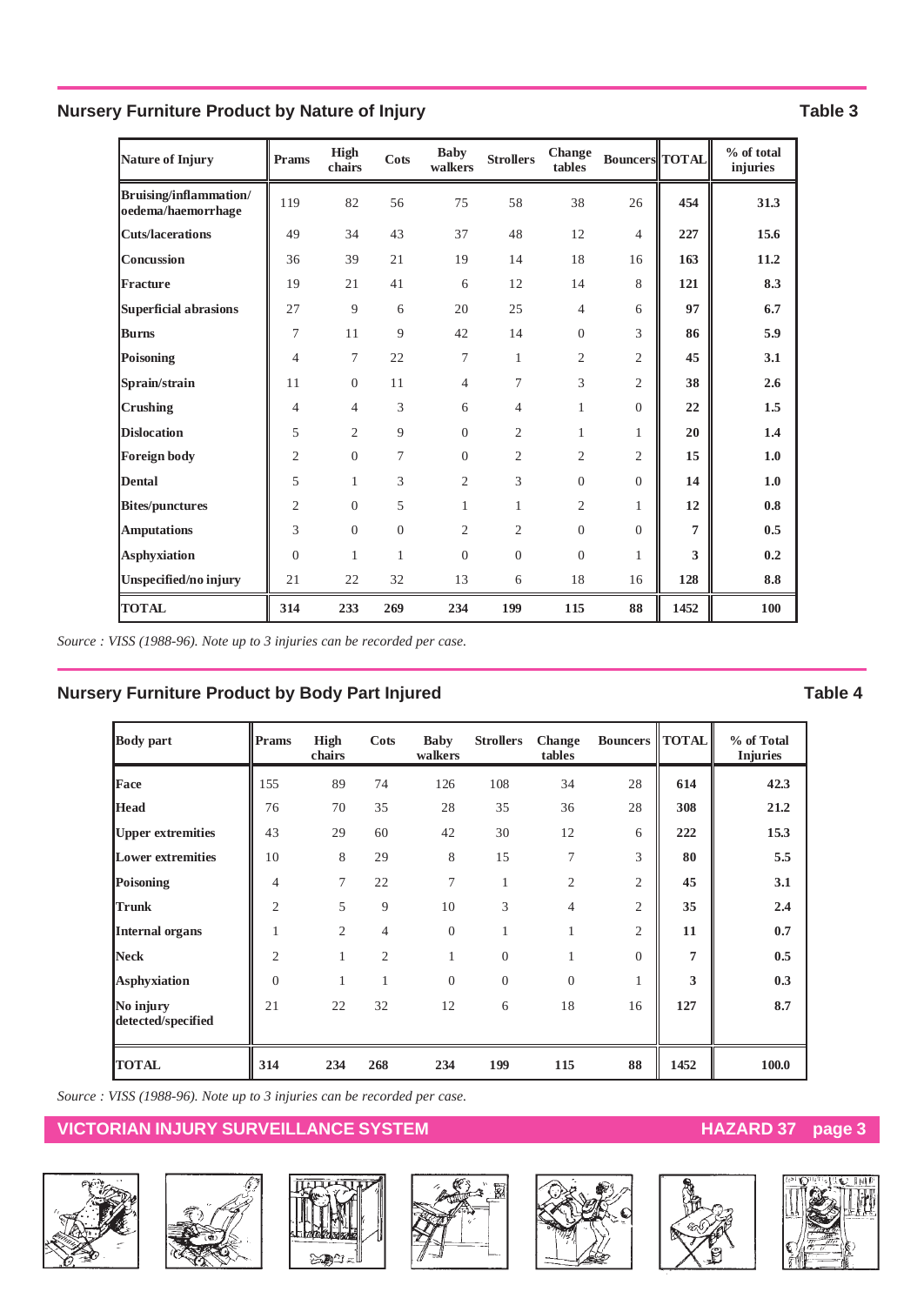### **Individual nursery product data**

Detailed examination of injuries in the VISS database associated with nursery furniture products is discussed below. The VISS database has been superseded from 1996 by a statewide Victorian Emergency Minimum Dataset (VEMD).1 Updates using VEMD data are included, where relevant, for individual nursery furniture products.

### **Prams (n=285)**

The majority of cases (55%) were aged under one year. Sixty-three percent were male.

The most common cause of injury was falls (74%). Of these cases, about 23% could be attributed to the pram tipping

### **In-depth investigations**

#### *(George Rechnitzer, MUARC, Dec. 1998)*

#### **Prams - Cause of Injury Table 5**

| Cause of pram-related injury                                 | N              | $\%$   |
|--------------------------------------------------------------|----------------|--------|
| Fell out of pram or fell backwards or forwards in pram       | 211            | 74.0   |
| Pram tipped over/fell backwards or forwards                  | (31)           | (10.9) |
| Pram rolled (including rolling downstairs/ off porches)      | (18)           | (6.3)  |
| Buckle/strap/bar broke / jammed/came undone                  | (7)            | (2.5)  |
| Pram collapsed/disassembled/base dislodged going down stairs | (6)            | (2.1)  |
| Pram broke                                                   | (I)            | (0.4)  |
| Body part caught in pram                                     | 11             | 3.9    |
| Pram collapsed/folded up, crushing finger in frame           | (2)            | (0.7)  |
| Closed pram on arm while altering position                   | (I)            | (0.4)  |
| Child in pram hit by car                                     | $\overline{4}$ | 1.4    |
| Other*                                                       | 59             | 20.7   |
| TOTAL                                                        | 285            | 100.0  |

*\* Includes climbing into pram and falling; falling and hitting body part on pram; sunburn whilst in pram*

*Source: VISS (1988-96)*

The deaths of three infants left in pram/stroller units have highlighted the need for improvements to design standards and ongoing scrutiny of product performance. In each of the incidents the infant was left sleeping in the unit, and the cause of death identified as asphyxiation. Two cases involved the same model pramette (convertible pram/stroller) unit, the first case occurred at a regional Hospital in Victoria in 1994 and the second at a private residence in NZ. In both of these cases the fabric mattress on the adjustable backrest of the pram was not adequately secured to the frame and could inadvertently (and unknown to the user) come loose. This allowed the backrest to lose support and tip down, resulting in the baby sliding down head first into the fabric sleeve so formed. A recent case involved a pramette unit where a rear flap was unclipped, which apparently enabled the infant to move backwards, resulting in instability and the pram tipping rearwards trapping the infant.

The first two cases have resulted in the international manufacturer recalling the units and retrofitting a design countermeasure. The later case resulted in the manufacturer adding to new models a non-removable sleeve to the backboard.

As a result of the in-depth investigation of these cases (including Coronial Inquests), amendments to AS/NZS 2088 Safety of Prams and Strollers are intended to overcome this type of incident by precluding the use of loose fittings, and requiring testing to help ensure designs which prevent entrapment and possible strangulation/ asphyxiation.

Other issues regarding the design and testing of pram and stroller units, and the need for the Standards to be mandatory, have also been identified from these incidents, and will be presented in a pending Coronial Inquest in Victoria.

For example current pram/stroller performance tests in Australia utilise a wooden cylinder as a test dummy. Although this may be useful for general load tests, it does not provide any 'bio-fidelity' as regards an actual baby or infant. It is suggested that some type of simple, appropriately bio-fidelic dummy be developed and specified for use by manufacturers of products such as prams and strollers (and other similar nursery equipment/furniture) to aid in the proper appraisal of such items.

<sup>1</sup> The electronic VEMD data collection commenced in October 1995 and superseded the original VISS paper based collection. There were a total of 449 cases of nursery furniture injury recorded at 21 of the 25 VEMD hospitals (page 15) serving paediatric communities over the period 1996 and 1997, representing 1.5% of all injuries in the 0-4 age group. Overall age and sex distributions are similar, with some minor variation by product. For all products greater proportions were caused by falls (92% VEMD falls v 65% VISS). Other causes eg product failure were rarely noted. The generally poorer quality of narratives (ie less detail) would partly explain non-fall causes of injury not being identified **or** there is a real reduction in non-fall injuries such as entrapment. The admission rate was considerably less for VEMD (7.6%) than VISS (17.5%) overall and for all nursery furniture types. This can perhaps be explained by the fact that the Royal Children's Hospital (RCH) represented 60% of VISS cases (38% VEMD). Being the specialist children's hospital RCH had more severe cases (reflected in its high proportion of VISS admissions – 25% RCH presentations admitted v 12% for other VISS hospitals). The VISS emphasis was on collecting at least 85% of all presentations, including **all** admissions, which may have distorted the true percentage of presentations admitted (as reflected by the RCH VISS admission rate of 25% versus its 7% admission rate for VEMD).

#### **VICTORIAN INJURY SURVEILLANCE SYSTEM AND RESERVE THE RESERVE HAZARD 37 page**













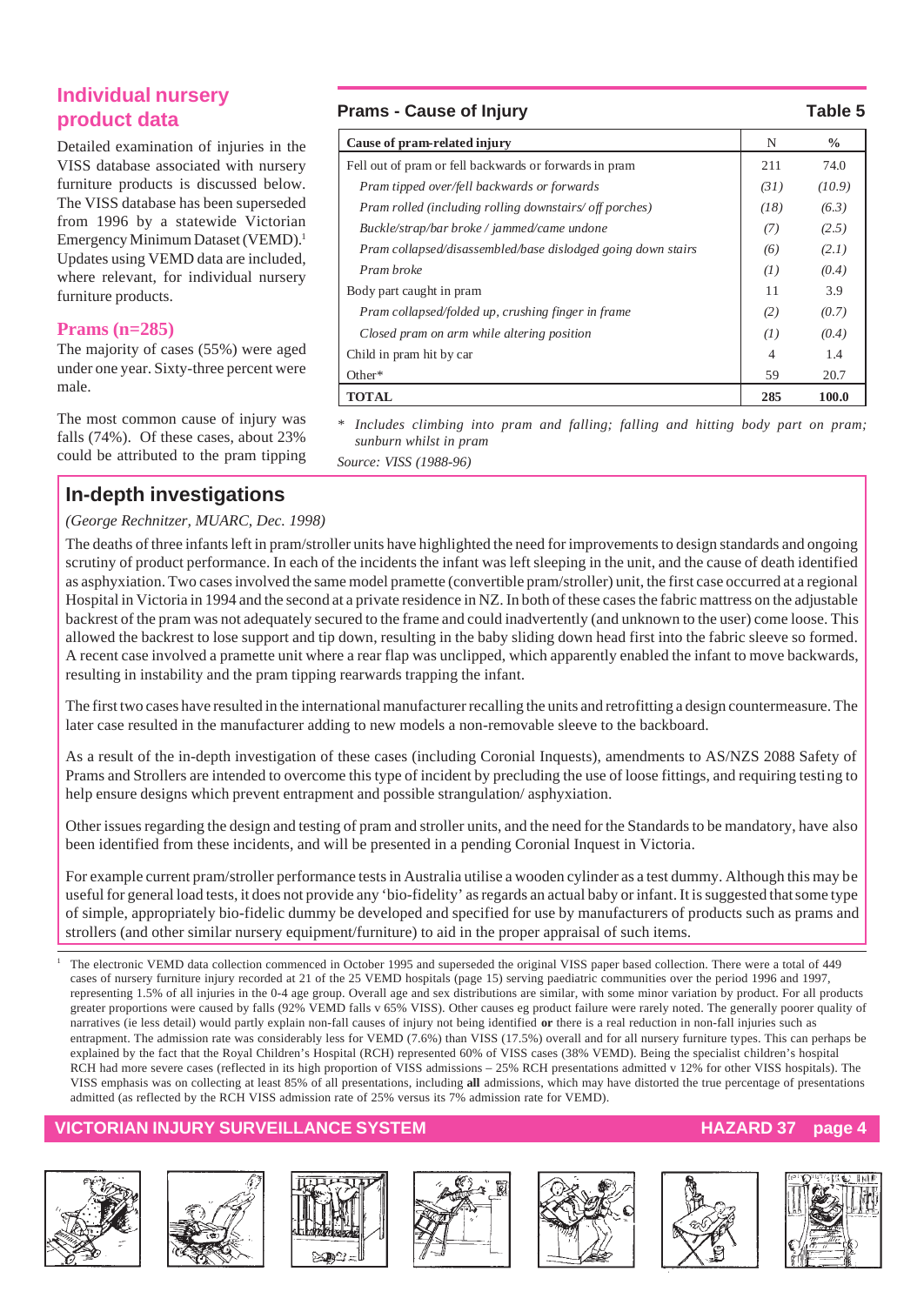over or rolling off stairs or verandahs. The 11% of all injuries due to the pram tipping over suggest problems with stability. About 4% of cases involved part of the child's body being caught in the pram, suggesting entrapment problems in pram design. Overall, about 6% of narratives identified a failure on the part of the product as the reason for the injury incident (Table 5).

The most common injuries associated with prams were bruises and inflammation (38%), followed by cuts and lacerations (17%), then concussion (11.5%). There were 3 finger amputations. Seventy-four percent of all injuries sustained were to the head and face with a further 14% affecting the upper limbs. Just over 15% of all injuries associated with prams resulted in hospitalisation.

#### Prams Update

There were 122 cases of injury associated with prams in the VEMD data.<sup>1</sup> A larger proportion of injured children were aged under one year for VEMD (89%) than VISS (55%) and a larger proportion were caused by falls (86% VEMD v 74%

#### Cots - Cause of non-fatal injury **Table 6**

| Cause of cot-related injury $+$                                          | N   | $\frac{6}{9}$ |
|--------------------------------------------------------------------------|-----|---------------|
| Fell out of cot (whilst climbing out/standing/jumping/sleeping/playing)* | 118 | 46.8          |
| Poisoning (access from cot or given by sibling)                          | 22  | 8.7           |
| Outside cot, hit against cot                                             | 17  | 6.7           |
| Caught body part in cot (finger/arm/leg/foot/penis/body) #               | 14  | 5.6           |
| Fell whilst in the cot and hit body part                                 | 14  | 5.6           |
| Incorrectly lifted from cot by parent /sibling                           | 9   | 3.6           |
| Ingested object (access from cot or given by sibling)                    | 9   | 3.6           |
| Inside cot, hit against cot (non-fall)                                   | 4   | 1.6           |
| Climbing into or on cot                                                  | 7   | 2.8           |
| Accessed hot water                                                       | 3   | 1.2           |
| Swallowed screw from cot                                                 | 1   | 0.4           |
| Portable cot folded up                                                   | 1   | 0.4           |
| Other                                                                    | 33  | 13.0          |
| <b>TOTAL</b>                                                             | 252 | <b>100</b>    |

*+ Includes 10 cases involving portable cots.*

*\* Includes one case where the side of the cot fell down when the cot was shaken*

*# Either caught in between rails, between mattress and rail, or caught in hinges, catches and joints. Source: VISS (1988-96).*

VISS). Lower proportions of VEMD cases, in comparison to VISS, were admitted to hospital (7% v 15%). The nature of pram injuries were mostly similar for both databases, however there

were more intracranial injuries (27%) in VEMD than in the concussion subset for VISS (12%) and more fractures in the VEMD (11%) compared with VISS (6%).

### **Report on Household Cot surveys**

*(Margaret Barry, ACCC 1998)*

Following the introduction of the mandatory standard for household cots two surveys have been undertaken, in Brisbane and NSW.

In Brisbane 24 styles of new cots were surveyed by the Australian Consumer Competition Commission (ACCC) and four of these were found to seriously breach the standard. These four styles of cots have now been withdrawn from sale.

Other breaches of a more minor nature were also identified, e.g. missing swing tags, insufficient information on swing tags. ACCC staff immediately corresponded with traders and manufacturers resulting in the majority of these breaches being rectified. Another problem noted by staff was that incorrectly sized mattresses were placed in cots on display and, when this problem was raised with the stores, it was found they did not have the recommended sized mattresses in stock. ACCC officers dealt with this matter on the day of the surveys.

The NSW Office of Fair Trading initiated a compliance program throughout NSW, focusing on educating suppliers of new and second-hand cots of the Standard requirements.

A survey by this department found a generally high level of compliance among suppliers of new cots. The majority of these displayed a standards mark. This was also the case with suppliers specialising in the sale of second hand nursery furniture, with most having received advice from the NSW Department. Others were nevertheless familiar with requirements through the industry or the media.

The area of most concern for the Department was with the suppliers of general household second hand furniture and antique stores. These suppliers generally were unaware, or did not understand the scope, of the new requirement and had dangerous cots readily available for sale.

The survey was only conducted at major regional centres and, while it provided a good and consistent indication of cots that are available for supply, it also showed that a number of dangerous cots are being supplied throughout NSW by secondhand household furniture and antique stores.

The Department intends contacting charitable organisations and local councils about the secondhand cots and cots retrieved from landfill areas which are being recycled.

#### **VICTORIAN INJURY SURVEILLANCE SYSTEM AND REALLY CONSUMING THE REAL PROPERTY CONSUMING THE STATE OF A STATE ST**













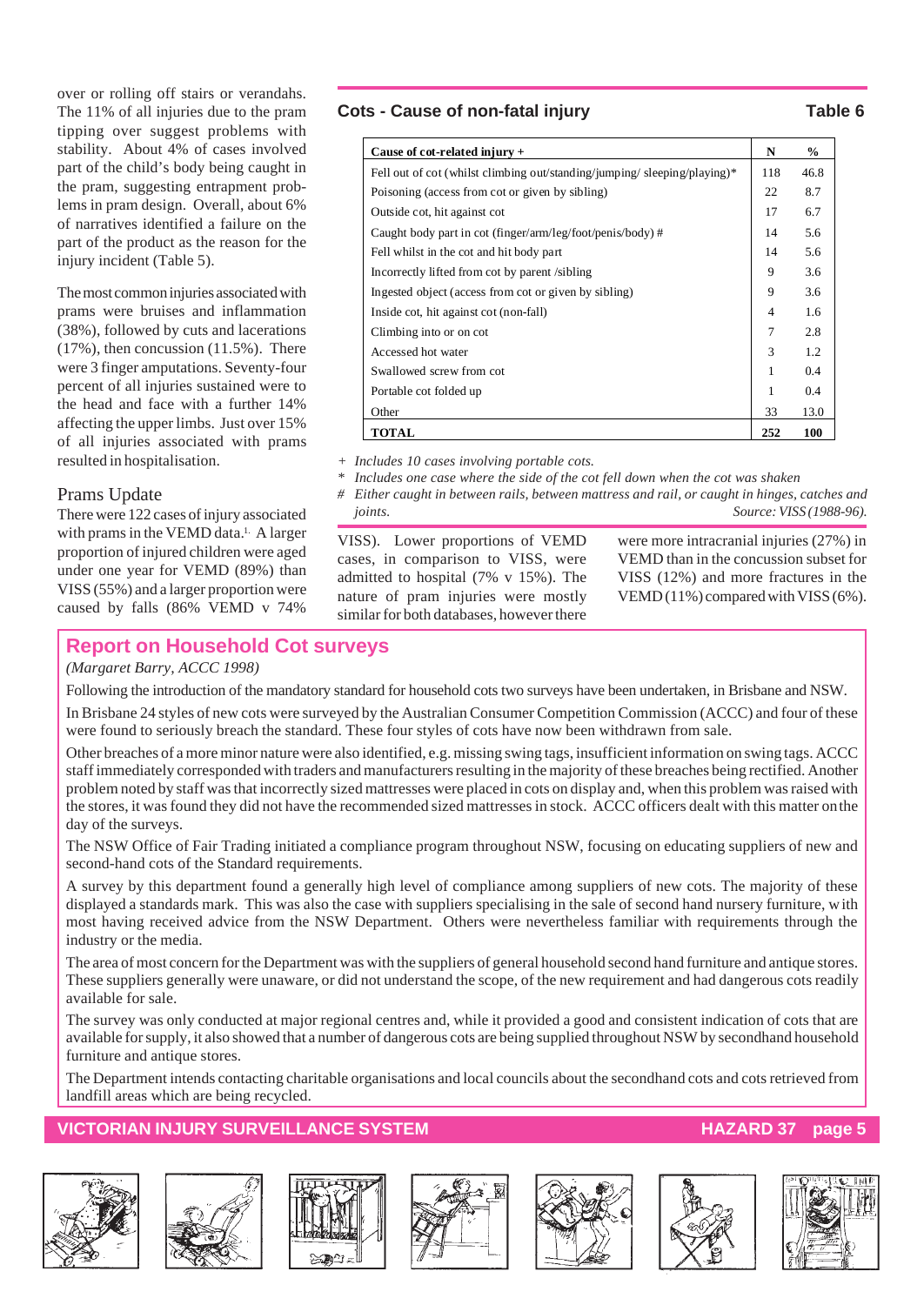#### **Cots (n=252)**

The majority of cases were aged under two years (76%), with most (42%) aged one year. Fifty-four percent were male. The main cause of injury associated with cots was the child falling out (almost 47% of cases). This contrasts with accidental deaths, all of which involved asphyxiation (page 2).

There were at least 18 cases (over 7%) identified in the one-line case narratives which indicated that a failure of the product or its design was the direct cause of injury to the child. These included 14 cases of entrapment. In at least one of the falls cases, the injury was due to a failure by the cot (the side fell down when shaken by the child). There was also a case where a portable cot collapsed and one in which a screw was accessible to, and subsequently swallowed by, a child (Table 6).

Further research is necessary to determine the role of cot design in children getting out of cots and either falling or, accessing and, ingesting dangerous substances. Bruising and inflammation were the most common cot-related injuries (21%) followed by cuts and lacerations (16%), fractures (15%) and concussion (8%). Poisoning was also prominent at 8%. The most commonly injured parts of the body were the head and face accounting for 40% of all recorded injuries, followed by the upper limbs (22%). Seventeen percent of injuries associated with cots, presenting to emergency departments, were admitted to hospital.

#### Cots update

For the 59 cases of cot related injury recorded on the  $VEMD<sup>1</sup>$  (1996-97) age and sex distributions were similar to VISS cases. Falls were the cause of injury in 81% of VEMD cases compared with 47% of VISS cases. Intracranial injuries were the most common injury recorded on the VEMD (21%) compared with only 8% concussion for VISS. Superficial injuries were only 13% VEMD versus 21% for bruising and inflammation for VISS. Only 2% of VEMD cases compared with 17% of VISS cases required hospital admission.

#### Cot standard

A welcome recent development is the mandation of the standard for children's cots (both new and secondhand), effective from the 30th June 1998 (AS/NZS 2172- 1995). Details are available from Consumer Affairs Division, Dept of the Treasury (see Community Resources section, page 13). The Standard addresses the problems of entrapment, suffocation, sharp edges and protrusions, low or flimsy drop-side railings and inadequate instructions and labelling. It also requires warnings regarding hazards in the cot environs.

#### **High chairs (n=212)**

Seventy-nine percent of cases were aged under two years with just over half of these aged less than one year, 55% were male.

The main cause of injury was falls, accounting for over 76% of all injuries associated with high chairs. A further 6% of cases involved children accessing hot or dangerous substances from the high chair. Of the four cases of entrapment recorded, three involved fingers being caught in part of the chair, while the other involved a child sliding under the tray and being caught and almost asphyxiated. In 8% of cases, the narrative attributed the incident to a failure of the product (Table 7).

The most common injuries sustained were bruising and inflammation (35%), followed by concussion (17%), cuts and lacerations (16%) and fractures (9%). The face and head sustained the most injuries (68%) followed by the upper extremities (12%). Almost 22% of injuries associated with high chairs presenting to hospital emergency departments were admitted (about 3% above the average for the 0-4 age-group).

### High chairs update

There were 90 cases of high chair related injuries recorded on the VEMD.<sup>1.</sup> Age and sex distributions were similar to the VISS database. Falls accounted for a higher proportion of injuries (94% VEMD v 76% VISS). Fractures were more common on the VEMD (16%) than in VISS (9%).

### **Baby walkers (n=205)**

The great majority of cases involved children under one year of age (almost 85%); 54% were male.

An analysis of case narratives indicated that the majority of injuries occur when children move into dangerous situations in the walker (Table 8). Two thirds of all injuries associated with baby walkers were due to falls. Fifty-seven percent of these recorded a fall down stairs or off a

#### **High Chairs - Causes of Injury Table 7**

| Cause of high chair-related injury                                             | N              | $\frac{0}{0}$ |
|--------------------------------------------------------------------------------|----------------|---------------|
| Fell out of high chair*                                                        | 162            | 76.4          |
| Front tray fell off/came undone/collapsed/pushed off                           | (12)           | (5.7)         |
| Chair wasn't put together properly                                             | (I)            | (0.5)         |
| Accessed hot liquid/medication etc whilst sitting in/climbing up on high chair | 12             | 5.7           |
| Body part caught in high chair <sup>**</sup>                                   | $\overline{4}$ | 1.9           |
| Strap holding base of high chair gave way                                      | 1              | 0.5           |
| Attachable high chair came off when child wriggled                             | 1              | 0.5           |
| High chair tipped over                                                         | 1              | 0.5           |
| Other#                                                                         | 31             | 14.5          |
| <b>TOTAL</b>                                                                   | 212            | 100           |

**\*** *Includes cases where child stood up, climbed out or jumped out.*

- *\*\* Includes three cases of fingers being caught in high chairs, and one case where the child slid under the tray, got stuck and stopped breathing.*
- *# Includes cases where children playing near high chairs knocked themselves on the chair, and children trying to climb up on high chairs pulled the chair onto themselves. Source: VISS 1988-96*

#### **VICTORIAN INJURY SURVEILLANCE SYSTEM AND RELATION CONTROLLY AND RELATIONS AND RELATIONS AND RELATIONS AND RELA**













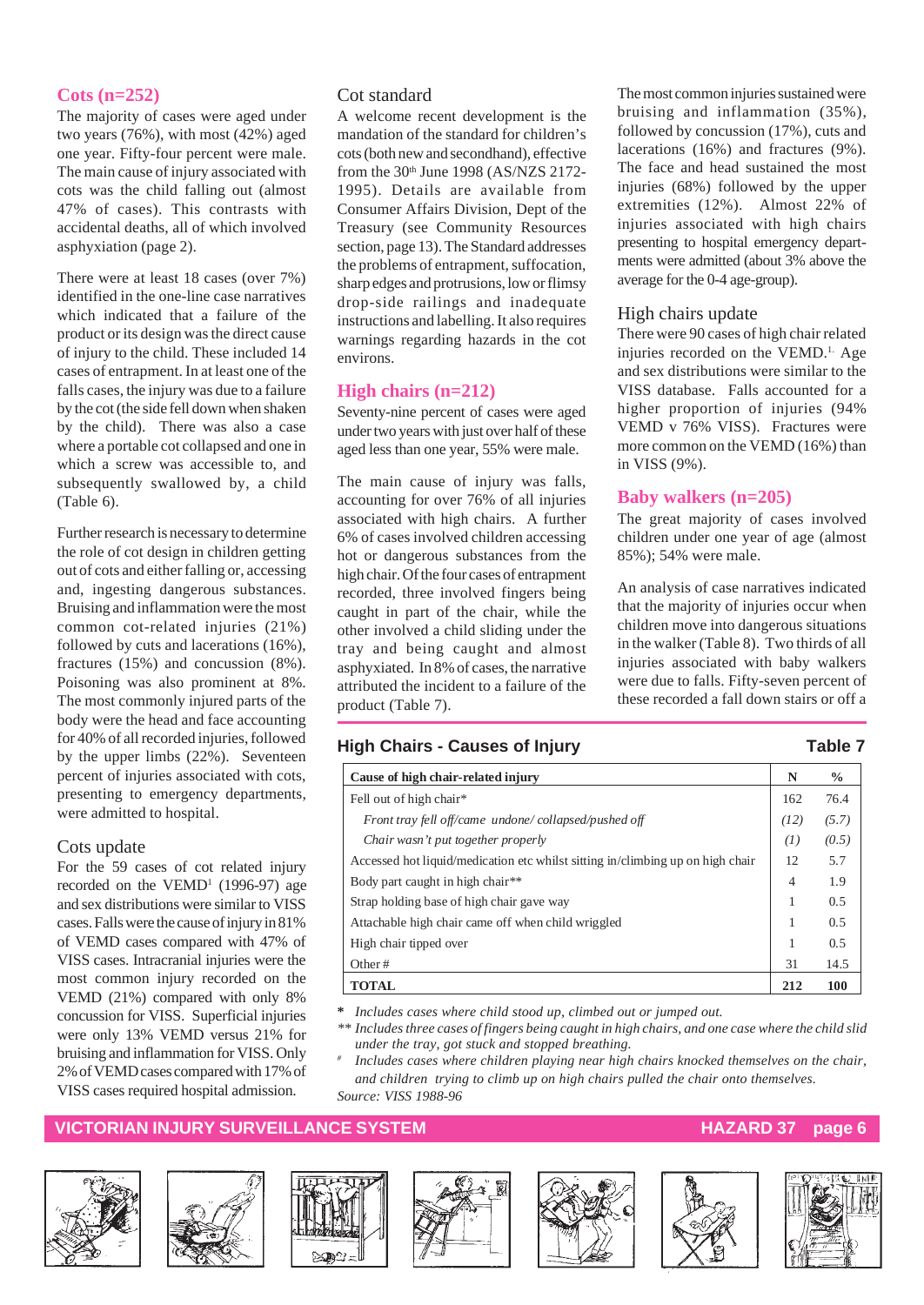#### **Baby walkers - Causes of Injury Table 8**

| Cause of baby walker-related injury                                                      | N    | $\frac{0}{0}$ |
|------------------------------------------------------------------------------------------|------|---------------|
| Fell*                                                                                    | 137  | 66.8          |
| Fell down steps/off verandah                                                             | (78) | (38.0)        |
| Baby walker tipped over - inc. 8 cases where walker caught on rug/carpet/object on floor | (26) | (12.7)        |
| Accessed hot liquid/heater/oven whilst in baby walker                                    | 31   | 15.1          |
| Caught fingers in door                                                                   | 11   | 5.4           |
| Ingested poison                                                                          | 8    | 3.9           |
| Pulled or knocked item onto self                                                         | 8    | 3.9           |
| Other                                                                                    | 10   | 4.9           |
| <b>TOTAL</b>                                                                             | 205  | 100.0         |

*\*Some falls were caused by the baby in the walker going through a front door, falling out of doorways (etc), but no mention of steps was made. Source: VISS 1988-96*



verandah. Another 19% of fall injuries occurred when the walker tipped over, raising issues about the stability of the product even on flat surfaces. In a further 19% of all cases the child in the walker was in a variety of dangerous positions including accessing hot appliances or liquids, resulting in burns or scalds, or ingesting a dangerous substance.

While bruising and inflammation were the most common injuries sustained (32%), 18% of injuries were burns or scalds, 16% cuts and lacerations and 8% concussion. There were 3 finger amputations. Sixty-six percent of all injuries occurred to the face and head with a further 18% to the upper limbs.

The admission rate for injuries associated with baby walkers (13%) is lower than that for all under two year olds (20%).

#### Baby walkers update

There were 36 cases of baby walker injuries recorded on the VEMD.<sup>1.</sup> The age and sex distributions for these cases were similar to VISS. A larger proportion of VEMD baby walker injuries were due to falls (89% v 67% VISS), however similar proportions fell down stairs. As with other nursery furniture injuries a lower proportion of VEMD cases were admitted to hospital (6%) compared with VISS cases (13%). There were greater proportions of injuries to the head recorded on the VEMD (74% v 66% VISS), and less to the upper limbs (6% v 18% VISS).

#### *Prevention*

A halving of babywalker injuries between 1992 and 1997 in the United States could be attributed to activities by the Consumer Product Safety Commission (CPSC) and other bodies in regard to a voluntary safety standard which has since been strengthened. Safer baby walkers on the market are specifically designed to prevent falls down stairs and/or are too wide to fit through standard doorways (Consumer Product Safety Review, Summer 1998). A safe alternative being marketed is a stationary activity centre. In 1992 the (CPSC) calculated the cost of U.S. baby walker injuries to be \$250 million, associating each babywalker with societal

costs of \$60 for falls down stairs. A safer, albeit more expensive babywalker was therefore justifiable. This economic argument was used in advocating safer baby walker standards (Consumer Product Safety Review, Summer 1998).

An Australian/NZ standard based on the US ASTM standard was recommended in the MUARC 1997 report and many subsequent forums in Australia and NZ. Most recently, the NSW Fair Trading Minister, as part of a National Day of Action to highlight baby walker injuries, made a similar recommendation (N.S.W. Dept. Fair Trading, 1998).

Standards Australia is currently developing a baby walker standard in response to these developments.

#### **Strollers (n=175)**

Seventy-six percent of VISS cases were children aged less than two years and 48% were male. Again, the most common cause of injury was falls (63% of cases). Almost 5% of cases involved the stroller tipping over, suggesting problems of stability and about 7% of cases involved entrapment of a body part in the stroller. In at least 4% of cases, the cause of injury was attributed to a failure (eg. collapse) by the stroller (Table 9).

The most common injuries associated with strollers were bruises and inflammation (29%) and cuts and lacerations (25%). There were 2 finger amputations. Seven percent of cases sustained concussion. Eighty-two percent of injuries sustained were to the face and head with a further 17% affecting the upper limbs. Nearly 19% of cases presenting to emergency departments required hospitalisation.

#### Strollers update

Of the  $42$  VEMD<sup>1</sup> cases of injury associated with strollers, a greater proportion of injured children were male and aged under 2 years than for VISS. Also the VEMD recorded a greater proportion of falls (74%) compared with VISS (63%). Greater proportions of injuries recorded on the VEMD were intracranial (24%) compared with the VISS subset of concussion (7%). Seven

#### **VICTORIAN INJURY SURVEILLANCE SYSTEM AND REALLY CONTROLLY AND REALLY ASSESSED AT A PACARD 37 page 7**













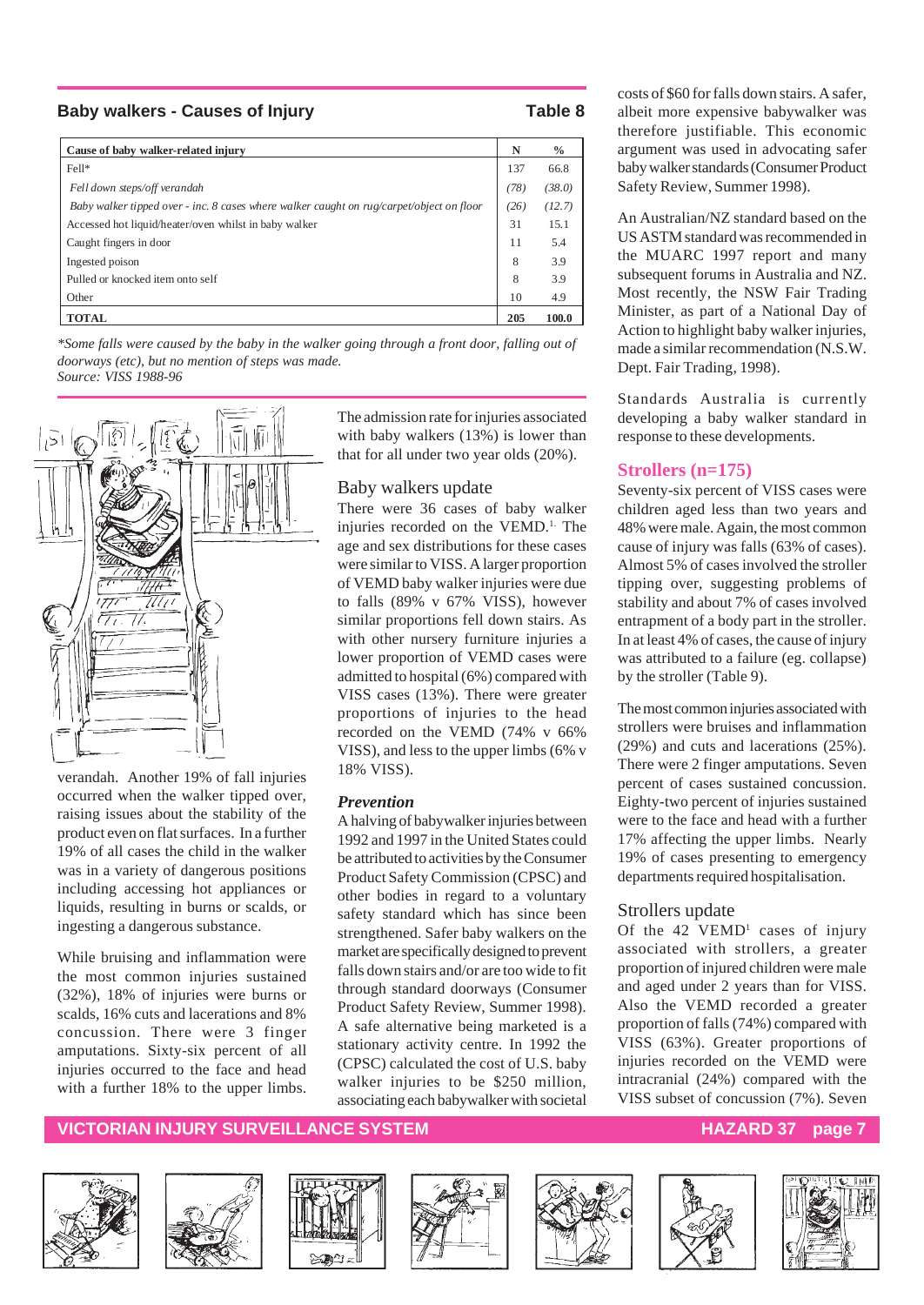#### **Strollers - Cause of Injury Table 9**

| Cause of stroller/pusher-related injury                     | N   | $\frac{0}{0}$ |
|-------------------------------------------------------------|-----|---------------|
| Fell out of stroller or stroller tipped over                | 111 | 63.4          |
| Stroller rolled (including rolling down stairs/off porches) | (9) | (5.1)         |
| Stroller tipped over/fell backwards or forwards             | (8) | (4.6)         |
| Seat not connected properly                                 | (1) | (0.6)         |
| Stroller collapsed going down stairs                        | (1) | (0.6)         |
| Body part caught in stroller                                | 12  | 6.9           |
| Stroller collapsed/folded up, crushing finger in frame      | (5) | (2.9)         |
| Closed stroller on arm while locking arms of pusher         | (I) | (0.6)         |
| Child in stroller hit by car                                | 7   | 4.0           |
| $Other*$                                                    | 45  | 25.7          |
| TOTAL                                                       | 175 | <b>100.0</b>  |

*\* Includes climbing into stroller/pusher and falling; falling and hitting body part on stroller/ pusher; sunburn whilst in stroller. Source: VISS 1988-96*

#### **Change Tables - Cause of Injury Table 10**

| Cause of change table-related injury                            | N              | $\frac{0}{0}$ |
|-----------------------------------------------------------------|----------------|---------------|
| Fell off change table*                                          | 86             | 77.5          |
| Sibling pulled child off change table                           | $\overline{c}$ | 1.8           |
| Body part caught between legs of table                          | $\mathcal{D}$  | 1.8           |
| Playing under change table, got steel spring from table in eyes |                | 0.9           |
| Climbed on change table to reach medicine.                      |                | 0.9           |
| $Other**$                                                       | 19             | 17.1          |
| TOTAL                                                           | 111            | 100.0         |

*\* Includes one case where a baby was having his nappy changed in a plane during take off. \*\* Other includes cases where children were playing near change tables and fell, hitting a body part on the table. Source: VISS 1988-96*

percent of VEMD cases were admitted compared with 19% for VISS.

#### **Change tables (n=111)**

The majority of injuries occurred to children under the age of one year (68%) and were due to falls (76%) when the baby rolled off the table onto the floor or onto another piece of furniture (Table 10). Fifty-two percent were female. The most common injury was bruising (33%), followed by concussion (16%) and fractures (12%). Over 60% of injuries were to the head and face and 17% of injuries associated with change tables resulted in hospitalisation.

#### Change tables update

There were  $84$  VEMD<sup>1</sup> cases of injury associated with change tables. A greater proportion occurred to children aged under one year (88% VEMD v 68% VISS). The VEMD also had a greater proportion of cases attributed to falls (90% VEMD v 76% VISS). Smaller proportions of injured children were female (36% VEMD v 52% VISS) and were admitted to hospital (7% VEMD v 17% VISS). The VEMD recorded a greater proportion of intracranial injuries (27%) than the VISS concussion subset  $(16\%)$ .

#### **Baby bouncers (exercisers) (n=83)**

Over 90% of injured children were aged under one year, and 54% were male. Most injuries occurred when babies fell from or in the bouncer (43%). Most of these falls (75%) occurred from a height, as the bouncer had been placed on a bench-top, table or similar. In a further 5% of cases, the baby fell while being carried in the bouncer. Another 17% of injuries occurred when the bouncer was on the floor and a person or object fell onto the baby (Table 11).

The main injury sustained was bruising (30%) followed by concussion (18%) and fractures (9%). Sixty-four percent of injuries were to the face and head. The percentage of admissions for injuries associated with bouncers is particularly high at 33%, about 1.7 times the admission rate for the under 5 age-group overall.

#### Bouncers update

There were 16 cases of injury associated with bouncers recorded on the VEMD.<sup>1.</sup> A greater proportion of injuries was associated with falls for the VEMD (88%) than VISS (43%). Half of the falls on the VEMD were from a bench top compared with 75% VISS from a bench top or similar. In 13% of VEMD and 5% of VISS cases the baby fell from the bouncer while being carried. The admission rate for VEMD cases was lower at 13% than VISS (33%).

#### **Trends**

An analysis of data from three Melbourne metropolitan hospitals from which VISS collected data over a five-year period (1989-1993), plus routine VEMD data available for 1996 and 1997, indicates a change in the relative proportions of nursery furniture products associated with injury over that time (Figure 1). In particular, assuming proportions in the two data sets are comparable, the proportion of baby walkers has dropped from 19% of the total injuries associated with the products listed in 1989 to 10% in 1996-97. This downward trend began in 1991 and appears to have coincided

#### **VICTORIAN INJURY SURVEILLANCE SYSTEM AND REALLY CONTROLLY ASSESSED AT A PART OF STATE STATES AND REALLY FOUND**













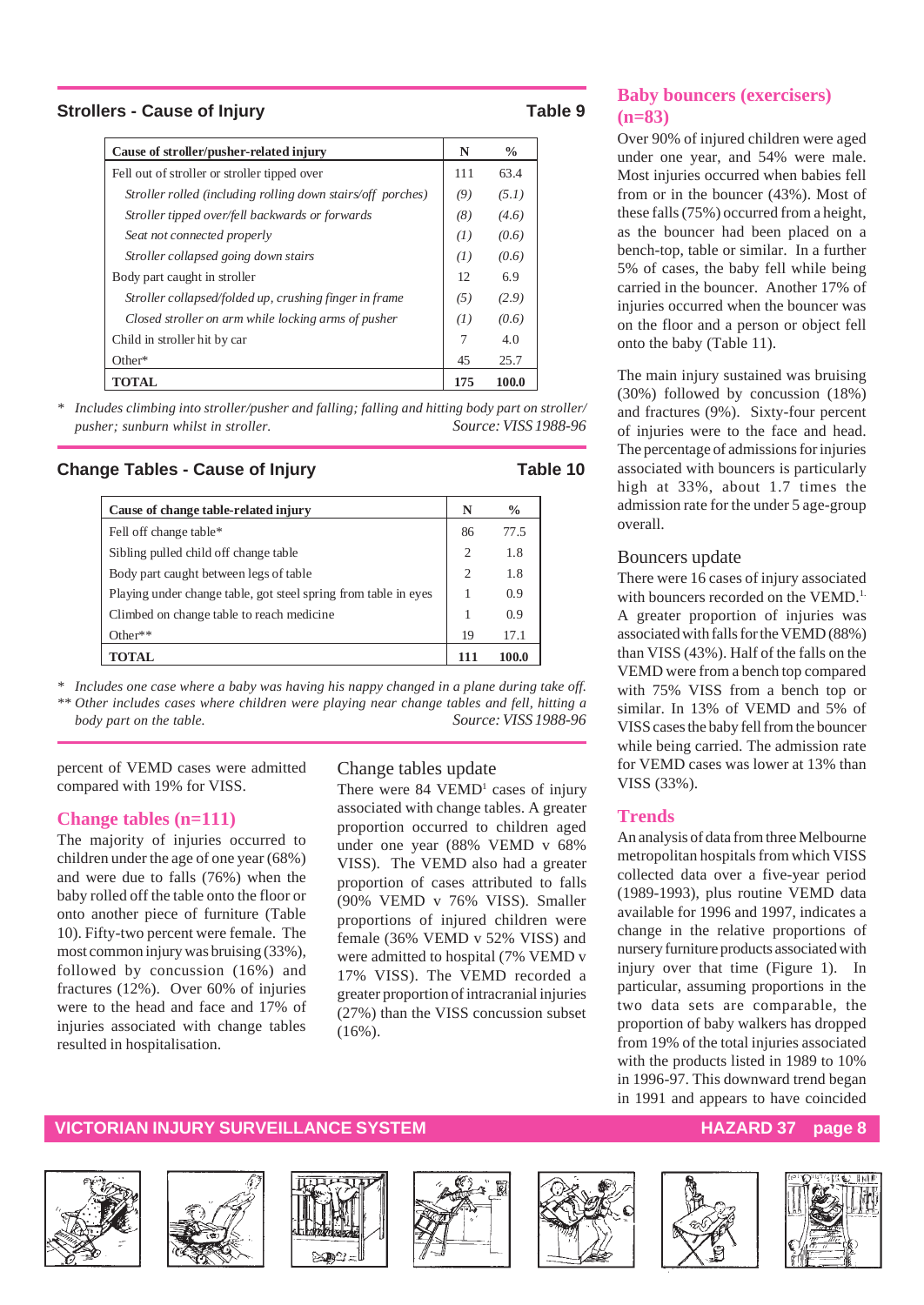**Baby Bouncers - Cause of Injury Table 11** 

| Cause of baby bouncer-related injury                                | N              | $\frac{0}{0}$ |
|---------------------------------------------------------------------|----------------|---------------|
| Fell/slipped out of bouncer                                         | 36             | 43.4          |
| Fell from bouncer placed on table/bench, etc                        | (27)           | (32.5)        |
| Object/person fell onto/tripped over baby in bouncer                | 14             | 16.9          |
| Child dropped while being lifted from bouncer by parent/sibling     | 8              | 9.6           |
| Ingested objects/poisons whilst in bouncer, mostly given by sibling | 6              | 7.2           |
| Fell from bouncer whilst being carried in it.                       | $\overline{4}$ | 4.8           |
| Bouncer tipped over (whilst at floor level)                         | 1              | 1.2           |
| Caught toe in baby bouncer                                          | 1              | 1.2           |
| $Other*$                                                            | 13             | 15.7          |
| <b>TOTAL</b>                                                        | 83             | 100.0         |

*\* Includes children tripping over bouncers. Source: VISS 1988-96*

with a strong intervention program to discourage the use of baby walkers which resulted in Coles-Myer withdrawing the product from sale in 1992. Other major retailers followed in July 1995, when they agreed to a voluntary ban on the product. The intervention program used injury surveillance data to inform public and professional education and has attracted considerable media attention over this period. Queensland has also experienced a decline in baby walker injuries at the hospitals in its emergency department injury collections declining from an annual average of 20 between 1988 and 1993 to 10 annually in recent years (QISU, personal communication, 1998).

Additionally the proportion of cases associated with change tables at the three Victorian hospitals appears to have risen from approximately 10% p.a. between 1989 and 1992 to 23% in 1997. There has been only a slight increase in Queensland data from an average of 14 cases p.a. (1988-92) to 16 in recent years. (QISU, personal communication, 1998). The reasons for the increase are not apparent and require further investigation.

#### **Data Comparisons**

A comparison between the rankings of nursery furniture products from the

<sup>2</sup> Unless otherwise stated, injury rankings presented here represent association rather than a causal relationship.

#### **WICTORIAN INJURY SURVEILLANCE SYSTEM AND REACT AND REACT THE HAZARD 37 page**















Surveillance Unit (NISU) (Australian) data was conducted to ensure that variations in nursery product rankings did not reflect essential differences in the demography of the two collections. As can be seen in Figure 2, the distribution of cases by age, for both the under five age-group and all nursery furniture injuries in this age-group, is almost identical. The percentage of hospital admissions is also very similar in both the under 5 age group (NISU =  $18\%$ ;  $VISS = 19\%$ ) and in the nursery furniture injuries in this group ( $NISU = 17\%$ ; VISS  $= 19\%$ ) reflecting similar injury severity levels. It is important to note that the peak for nursery furniture-related injury occurs at age under one year (NISU = 55%; VISS =  $54\%$ ) compared to all 0-4 years injuries which peak at age 1 (NISU  $= 27\%$ ; VISS  $= 28\%$ ). Given that the patterns appear to differ in the more recent statewide VEMD data in Victoria it is possible that VISS and NISU data both reflect the more severe cases of injury! A validation study is required to confirm the changed patterns in the VEMD data compared with VISS and NISU.

#### **Nursery Product-Related Injuries 1989 to 1997 Figure 1 (excl. 1994-95)**

various state, national and international injury data sources is presented in Table 12. The variation in rankings may suggest different patterns of usage or changes over time (given the collections represent

A comparison between the VISS (Victorian) and National Injury

different time periods). 2



*Source: VISS - 1989-1993, VEMD - 1996-97. Royal Children's Hospital, PANCH, Western Hospital.*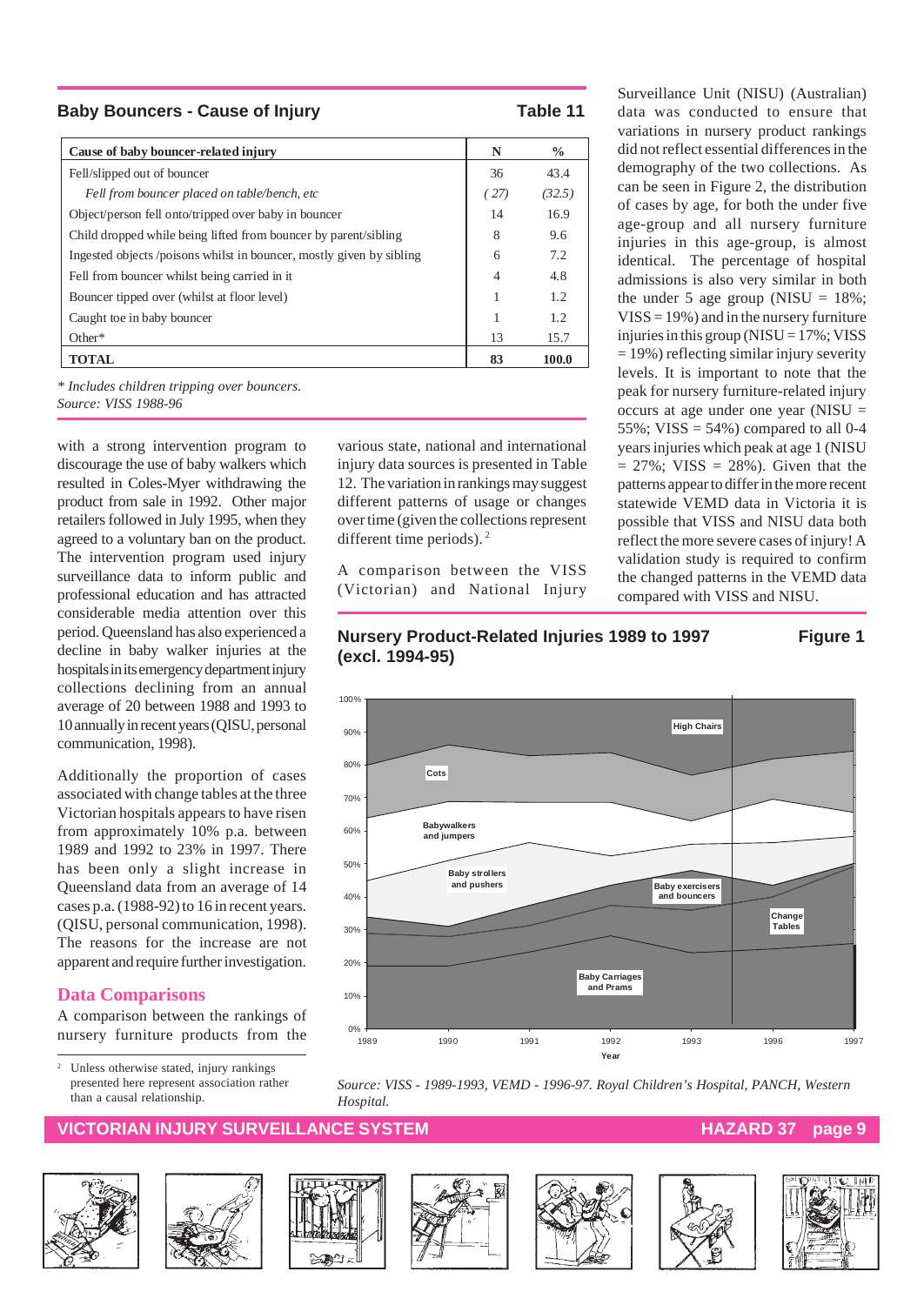#### **Comparison of Selected Product Ranking between Table 12 Australian and International Emergency Department Data**

| <b>RANK</b>             | <b>AUSTRALIA</b>           | <b>VICTORIA</b>            | <b>VICTORIA</b>            | <b>SOUTH</b><br><b>AUSTRALIA</b> | <b>OUEENS-</b><br>LAND               | <b>UNITED</b><br><b>STATES</b> | THE<br>NETHER-<br><b>LANDS</b> |
|-------------------------|----------------------------|----------------------------|----------------------------|----------------------------------|--------------------------------------|--------------------------------|--------------------------------|
|                         | <b>NISU</b><br>$(1986-94)$ | <b>VISS</b><br>$(1988-96)$ | <b>VEMD</b><br>$(1996-97)$ | $(1994-)$                        | <b>OISU</b><br>(Jul 1994-<br>Dec 96) | <b>NEISS</b><br>(1995)         | <b>PORS</b><br>$(1991-95)$     |
|                         | Baby walkers               | Prams                      | Prams                      | Prams                            | Baby walkers                         | Baby walkers                   | Cots                           |
| $\mathbf{2}$            | High chairs                | Cots                       | High chairs                | <b>Strollers</b>                 | Change tables                        | <b>Strollers</b>               | High chairs                    |
| 3                       | <b>Strollers</b>           | High chairs                | Change tables              | High chairs                      | High chairs                          | Cots                           | Prams                          |
| $\overline{\mathbf{4}}$ | Prams                      | Baby walkers               | Cots                       | Change tables                    | Prams &<br>strollers                 | High chairs                    | <b>Strollers</b>               |
| 5                       | Cots                       | <b>Strollers</b>           | <b>Strollers</b>           | Baby walkers                     | Cots                                 | Change tables                  | Baby walkers                   |
| 6                       | Change tables              | Change tables              | Baby walkers               | Baby<br>exercisers               | Baby<br>exercisers                   | Prams                          | Change tables                  |
| 7                       | Baby<br>exercisers         | Baby<br>exercisers         | Baby<br>exercisers         | Cots                             |                                      |                                |                                |

*Note: Baby exercisers or 'bouncers' is not a category of nursery product recognised by The Netherlands Injury Surveillance System.*

#### **Estimated annual number of injuries Table 13 associated with nursery furniture in the 0-4 years age-group, Victoria & Australia (1993/94)**

|              |                  |                      |              |            | <b>AUSTRALIA</b>     |              |                  |                      |              |  |
|--------------|------------------|----------------------|--------------|------------|----------------------|--------------|------------------|----------------------|--------------|--|
| AGE          | <b>FREOUENCY</b> |                      |              |            | <b>RATES/100,000</b> |              | <b>FREOUENCY</b> |                      |              |  |
|              | admissions       | non-<br>hospitalised | <b>TOTAL</b> | admissions | non-<br>hospitalised | <b>TOTAL</b> | admission<br>s   | non-<br>hospitalised | <b>TOTAL</b> |  |
|              |                  |                      |              |            |                      |              |                  |                      |              |  |
| $\mathbf{0}$ | 67               | 811                  | 878          | 105        | 1.275                | 1,380        | 270              | 3,268                | 3,538        |  |
|              | 44               | 439                  | 483          | 68         | 688                  | 756          | 176              | 1.772                | 1.948        |  |
|              | 16               | 162                  | 178          | 25         | 255                  | 280          | 64               | 657                  | 721          |  |
|              | 4                | 48                   | 52           |            | 75                   | 82           | 18               | 195                  | 213          |  |
|              |                  | 26                   | 29           |            | 41                   | 46           | 13               | 107                  | 120          |  |
| $0-4$ yrs    | 134              | 1.486                | 1.620        | 42         | 466                  | 508          | 541              | 5,999                | 6.540        |  |

*Sources: VIMD, VEMD, VISS, ELVIS*

#### **Comparison between NISU & VISS Data: Figure 2 All 0-4 Year and Nursery Furniture Injuries**



The ranking of baby walkers as a cause of injury in Queensland probably reflects the prevalence of highset homes in that state. All Queensland cases to date bar one involved falls and nearly three quarters involved steps or stairs compared with only 38% in Victoria (QISU news sheet, Aug 1998).

#### **VICTORIAN INJURY SURVEILLANCE SYSTEM AND REALLY CONTROLLY AND REALLY ASSESSED AT A PARTICLE IN**















#### **Australian nursery furniturerelated injury rate estimate**

Data from VISS, the VEMD, the Victorian Inpatient Minimum Dataset (VIMD) and the Extended Latrobe Valley Injury Surveillance (ELVIS) were used to establish the estimated number of medically treated injuries occurring annually in Victoria associated with nursery furniture products. The derived figures were extrapolated to Australia on the basis of population figures.3

It was estimated that there are at least 6,540 injuries annually in the under five age-group associated with nursery furniture products that are treated in Australian hospital emergency departments or by general practitioners. Of these, it is estimated that at least 540 cases result in hospital admission. Over 3,500 of all injury cases are aged under one year and, of these, at least 270 result in hospital admission (Table 13).

#### **International Data**

#### **U.S. (Consumer Product Safety Commission )**

There were an estimated 86,100 children aged under 5 years treated in U.S. hospital emergency rooms in 1995 for injuries associated with nursery products. The 1995 estimate is somewhat lower than estimates for the previous four years but the overall fluctuation in nursery product injury estimates is not statistically significant.

The low admission rate for U.S. hospital emergency departments (2.7% for nursery furniture-related injury versus 7.6% for VEMD and 4% for total injuries in this age group in the U.S. NEISS database versus 13% VEMD) suggests a somewhat different pattern of emergency department usage than that in Australia. The United States database has a higher percentage of nursery furniture cases in their first year of life, representing 69% of the under 5 age-group (59% VEMD, 54% VISS).

About 80% (69,200) of the US nursery furniture related injuries were to the head area, reported as head, face, mouth, eye and ear. Of these head injuries, 43,100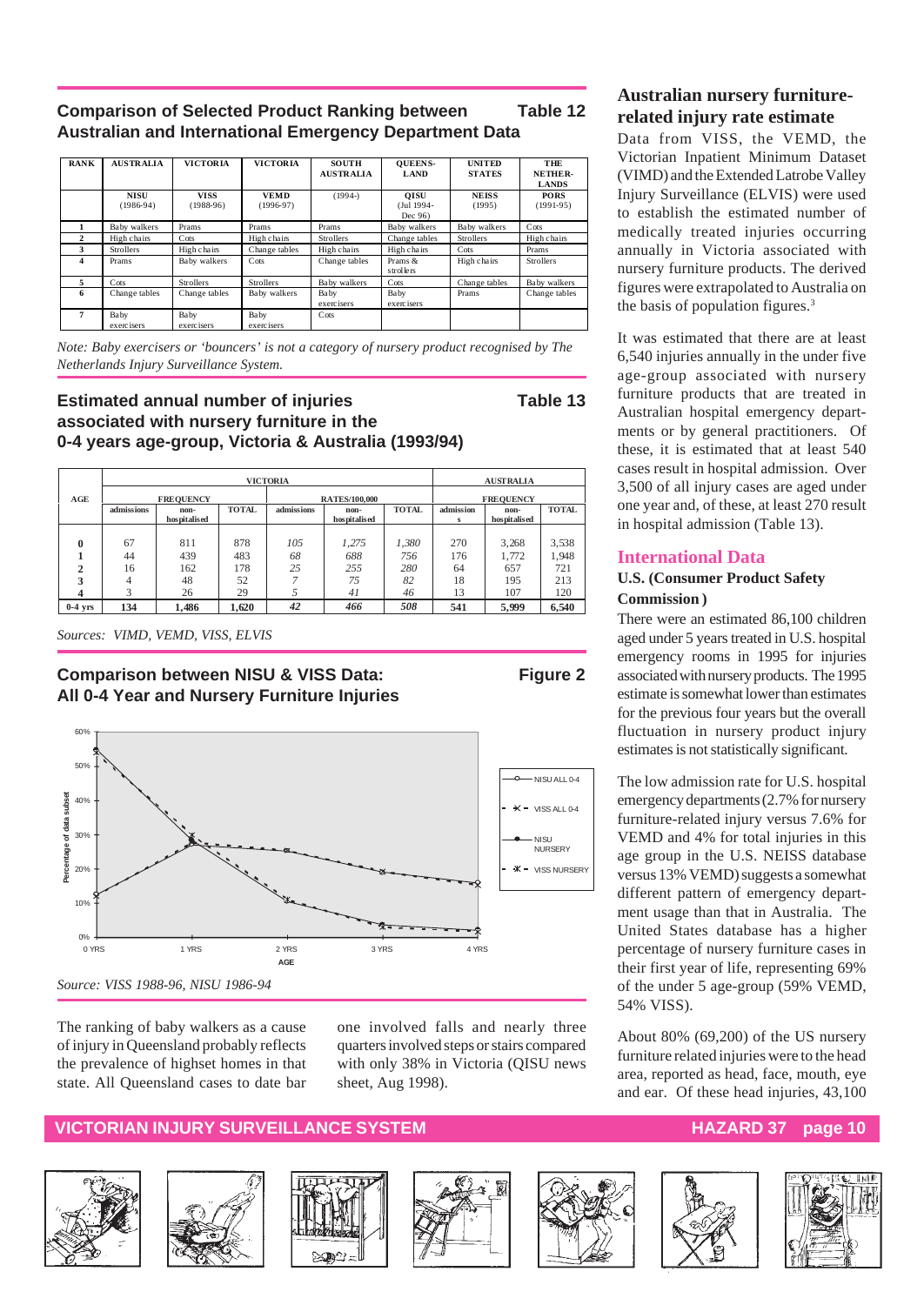(about 62%) were diagnosed as contusions and abrasions or lacerations; about 20% were internal injuries,<sup>4</sup> and the few remaining victims with injuries to the head area had dental injuries. Other body parts frequently injured were the upper and lower limbs with 6,500 and about 3,600 injuries respectively. The leading cause of injury was falls.

The CPSC Death Certificate File for the years 1989 to 19935 had an annual average of about 64 deaths associated with nursery products, which is similar to the previous five-year annual average for 1988 to 1992. These deaths are not a statistical sample of known probability and do not include all nursery product-related deaths that may have occurred during the 1989- 1993 period. They do, however, provide a minimum figure for average annual deaths associated with nursery products (CPSC, 1996a).

#### **The Netherlands**

#### **Consumer Safety Institute (CSI)**

The Netherlands Injury Surveillance System (PORS) provided all-age annual estimates for the years 1991-95 for selected nursery furniture products as well as the proportions of injuries in each age and gender group from their sample. Using this data, an average annual estimate of the number of injuries associated with each product for children under 5 years was established. The estimated nursery furniture-related injury rate per 100,000 persons for this age-group was also established using mean population data supplied for the five year period.

There was an estimated annual average of 840 children treated in The Netherlands hospital emergency departments between 1991-95. Cots were associated with the

greatest number of injuries (271) in this age-group, followed by high chairs (85) then prams (62).

Given the apparent difference in hospital emergency department usage between Australia and the United States, the injury rate of 508 per 100,000 population for all medically treated nursery furniture injuries is not too dissimilar from the U.S. rate of 431.3 per 100,000 population (CPSC, 1996b) which applies to treatments in hospital emergency departments only. However, The Netherlands rate of 30.1 injuries per 100,000 population for emergency department treatment seems exceedingly low in comparison.

#### **Standards**

There is currently no Australian/New Zealand standard for change tables. The voluntary standard for prams and strollers is currently under review. Australian/New Zealand standards for high chairs and baby walkers are currently being developed.

Importantly, the International Standardization Organisation/International Electrotechnical Commission Guide 50 "Safety aspects – Guidelines to take child safety into account in standards" is likely to be adopted in Australia/New Zealand. This guide, which is expected to be finalised in early 1999, will address all product related hazards to children, whether or not the products are intended specifically for children.

### **Development of an Industry Code of Safe Practice**

*(Ian Scott, Kidsafe, Dec 1998)*

Organisations concerned with child safety and those interested in product safety have long held the view that a range of simple measures would, if universally followed, substantially reduce the rate of child injury associated with nursery products. A strategy is underway to provide industry with the basic information on means of reducing the risk of injury and to increase the incentives for individual commercial enterprises to produce and sell products that incorporate safe design.

Kidsafe, with project funds from the Commonwealth Department of Health and Family Services, has been developing a draft code of safe practice with industry. The model code of practice will set out minimum safety and performance criteria for a basic range of nursery products. The requirements in the code will be informed by Australian and international research on injury and, for the most part, be based on national and international standards.

The Infant Nursery Product Association of Australia (INPAA) intends to introduce the Code in 1999, with compliance mechanisms and point of sale advertising in order to improve the ability of industry to produce well designed and safe products and to increase consumer awareness of the safer design features to look for. Part of the strategy involves increasing the commercial pressure on industry for incorporation of safe design. The Association has been increasingly concerned by preventable injury associated with nursery products both because it involves injury to children and because of the public and commercial implications of this and it has strongly supported the introduction of regulations requiring all cots to conform to the Australian Standard.

<sup>3</sup> All unintentional injury cases in the 0-4 year age-group admitted to Victorian hospitals in 1993-94 through emergency departments was used as the basis for these calculations. By applying admission ratios derived from the VEMD (Day et al, 1997) the number of non-hospitalised emergency department presentations can be estimated. Using the ratio of emergency department to general practitioner attendances derived from the ELVIS study, the number of non-hospitalised GP attendances can also be estimated to give the total number of non-hospitalised injury cases in this age-group. The percentage of nursery furniture injury admissions and presentations in the 0 - 4 age-group in the VISS database was than applied to the actual number of injury admissions (1993-94) and the estimated number of non-hospitalised cases to establish an estimate of the annual number of nursery furniture-related injuries. The injury rate was then derived from this figure which, when applied to age-specific Australian population figures, provides an estimate of the number of medically-treated injuries associated with these products Australia-wide. It should be noted that the injury rate for Victoria is somewhat lower than other States, so the estimate for Australia represents a minimum figure. Because of the variation in the proportion of products between the Victorian and the national data, no attempt has been made to estimate the injuries associated with individual products.

Internal injuries reported include those cited as "head trauma", "closed head injury" or "blunt head injury".

<sup>5</sup> 1993 is the latest year for which the death certificate file is complete.

#### **VICTORIAN INJURY SURVEILLANCE SYSTEM HAZARD 37 page 11**













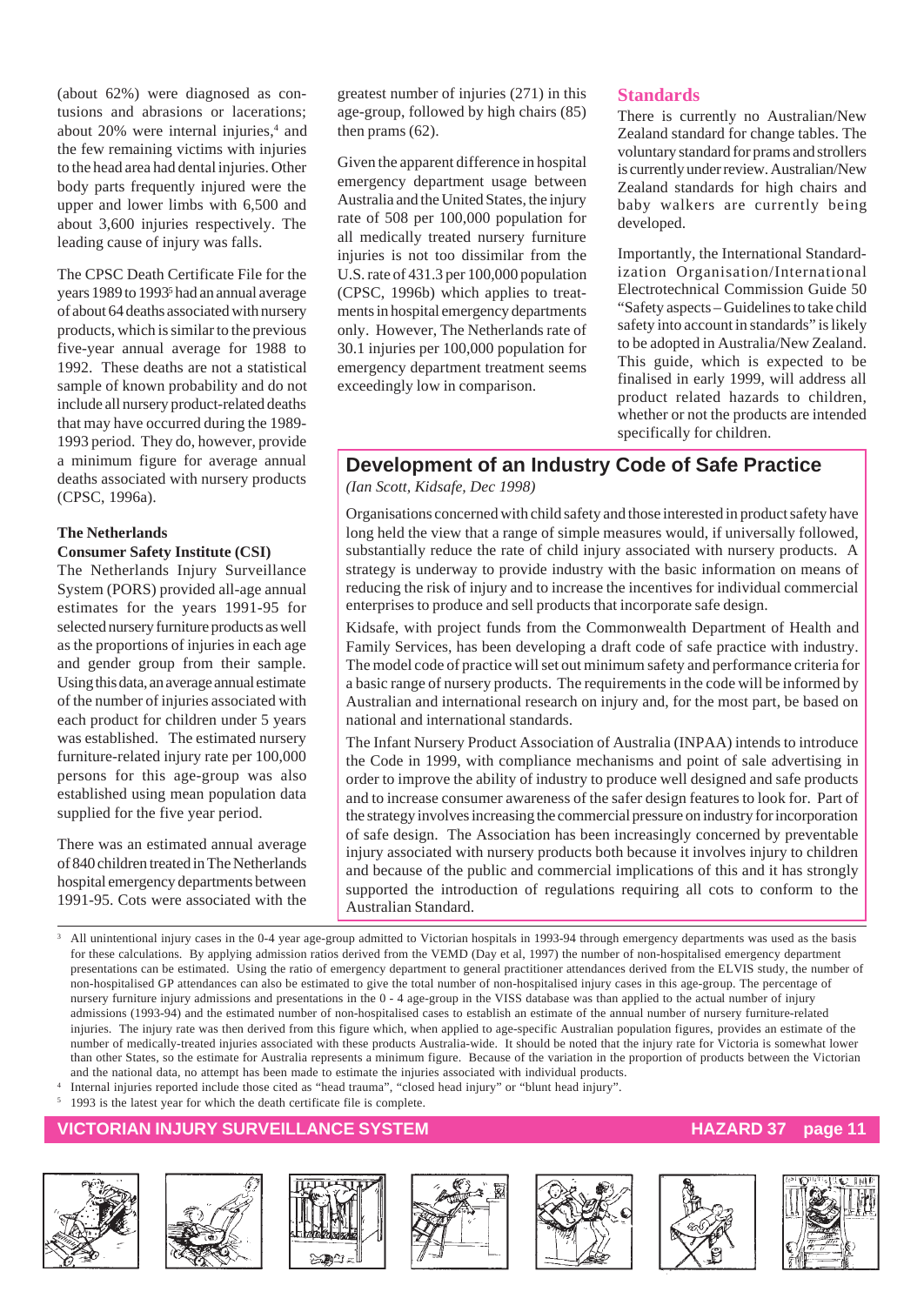#### **Recommendations Box 1**

#### **General**

- 1. Further action should be taken by the Consumer Affairs Division, Dept. of Treasury and other responsible authorities to reduce deaths and injuries related to nursery furniture and resources should be allocated, where required to meet the recommendations which follow.
- 2. A general product safety directive should be adopted and enforced in Australia/New Zealand.
- 3. Research and evaluation studies should be commissioned, where necessary, to inform and monitor policy and action on product safety.

#### **Standardisation**

- 4. A simple, appropriately biofidelic infant dummy should be developed (replacing a cylinder) and anthropomorphic data taken into account when developing safety standards.
- 5. Consideration should be given to developing a restraint standard common to all nursery furniture. Within the Standard various models of restraint could be specified. These could be referred to, where applicable, by other nursery furniture standards.
- 6. The current development of Australian /New Zealand voluntary standards on high chairs and baby walkers should be completed and released as soon as possible.
- 7. A Standard should be developed for change tables. No Australian/New Zealand standard exists. The Standard should be based on the best available international standards or draft standards.
- 8. Children's furniture safety standards should be reviewed and, if necessary, modified at least once every five years, to ensure that new requirements or revision of existing requirements occurs as new substantive information becomes available.
- 9. Compliance with voluntary nursery furniture standards should be

actively improved by measures such as: seeking industry co-operation, public education by means of media and hot-lines and a policy of mandation if necessary.

- 10. As in the United States, mandation of standards should occur in Australia where voluntary standards and the marketplace are ineffective in achieving compliance and it is warranted by evidence.
- 11. To avoid unacceptable "non-tariff" barriers to trade, Australia/New Zealand should focus initially on improving its safety requirements for nursery furniture in-line with other major importers of nursery equipment, particularly the United States.

#### **Injury data collection**

- 12. Hospital based injury surveillance should collect product-related injury data in sufficient detail and sufficient numbers to provide useful in-depth analyses and reliable secular trend data. It should contain sufficient cases by state to allow comparisons to identify best practice and effective interventions. There is potential for state/Commonwealth collaboration for adequate numbers of cases to be collected.
- 13. Validation studies should be conducted to confirm trends in reported injury data.
- 14. Linkage of emergency department injury surveillance and hospital admission datasets should be undertaken to provide reasonably comprehensive information on moderate and severe injury cases (admissions).
- 15. The National Coroners' Information System (NCIS), currently under development, should identify products and their involvement in deaths.

#### **Research and evaluation**

16. Household surveys should be undertaken to collect additional information with regard to nursery furniture and possibly other products

of interest. It is recommended that the surveys be undertaken collaboratively with other sectors or state departments interested in further exposure issues

- 17. Retail outlet observations of compliance of nursery furniture with Australian or overseas standards (where there are no Australian standards) should be conducted.
- 18. Studies should be undertaken to investigate second hand marketing. Compliance with standards, modifications to design, maintenance and general condition should be assessed.
- 19. In depth studies are required to conduct detailed tests of nursery furniture performance against test procedures, detailed in relevant standards, for current models in the market place.
- 20. A relative risk study should be undertaken for cots versus beds by age to determine the safest sleeping environment for children of different ages.
- 21. Follow-up case studies should be undertaken to determine whether child injuries associated with nursery furniture involve factors, which should be further investigated.
- 22. In-depth investigations should be undertaken for all deaths involving nursery furniture.
- 23. The effects of the introduction of new standards, and mandation of existing standards should be evaluated against injury data.

#### **Dissemination of information**

- 24. Point of sale information about the correct use of products and the associated hazards should be provided for parents and care-givers.
- 25. Community service TV advertisements should be produced to alert parents and care givers to nursery furniture risks at the time of implementing preventive measures such as mandatory standards or new voluntary standards.

#### **VICTORIAN INJURY SURVEILLANCE SYSTEM AND REALLY CONSUMING THE HAZARD 37 page 12**













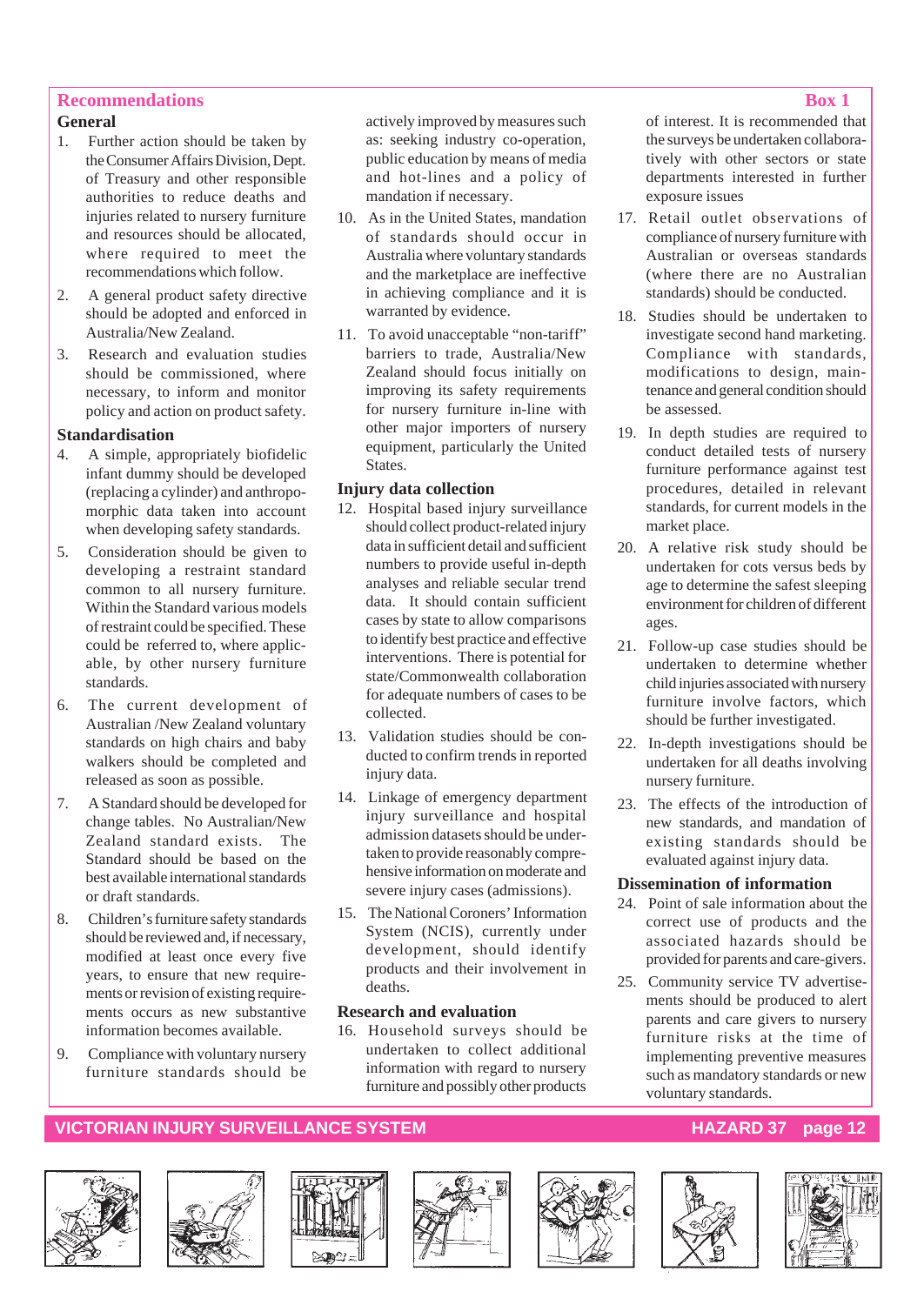#### **References**

- American Society for Testing Materials (ASTM) F977-97. Standard Consumer Safety Performance Specification for Infant Walkers. 10-10-97.
- CPSC (Consumer Product Safety Commission) Memorandum (1996a) 'Nursery product-related Injuries and Death for Children under Age Five'. Memorandum from S.P.Cassidy to R.M. Frost, Deputy Director, Office of Information & Public Affairs, July 24, 1996.
- CPSC (Consumer Product Safety Commission) (1996b) 'NEISS data highlights – calendar year 1995' Consumer Product Safety Review. Summer, Vol.1, No.2 pp5.
- CPSC (Consumer Product Safety Commission) Consumer Product Safety Review. Safer Baby walkers. Summer 1998 Vol. 3. No. 1.
- Day,L, Valuri,J, Ozanne-Smith,J, General practice injury surveillance in the Latrobe valley, Monash University Accident Research Centre, Report No. 113, 1997.
- De Graaf, A, Children's products; Accidents, hazards and minimal safety requirements. Consumer Safety Institute, Amsterdam, report No. 31.
- Ministerial Council on Consumer Affairs, Keeping Baby Safe, Commonwealth of Australia, 1998.
- NEISS, US CPSC (National Electronic Injury Surveillance System, United States Consumer Product Safety Commission) data provided to MUARC.
- N.S.W. Dept. Fair Trading media release, Baby Walkers Are Biggest Nursery Threat, August 13, 1998.

#### **Database Descriptions** Box 2

- Ozanne-Smith,J, Heffernan,C, Child injuries associated with nursery furniture, Monash University Accident research Centre, Report No. 12, March 1990.
- Queensland Injury Surveillance Unit (QISU) News sheet, Baby walker injuries, August 1998.
- Queensland Injury Surveillance Unit (QISU), personal communication, 1998. Data from Mater Children's Hosp, Mater Priority Emergency Centre, Redlands Hosp, Logan Community Hospital, Queen Elizabeth II Jubilee Hosp.
- Watson, W, Ozanne-Smith, Begg,S, Imberger,I, Ashby,K, Stathakis,V, Injuries associated with Nursery Furniture and Bunk beds, Monash University Accident Research Centre, Report No. 123, October, 1997.

#### **Acknowledgements**

We gratefully acknowledge the written contributions of George Rechnitzer (MUARC), Ian Scott (Kidsafe) and Margaret Barry (ACCC) to this article and to Stephen Begg, Anita Imberger, Karen Ashby and Voula Stathakis (MUARC) for their contributions to the report on which this article is based. Additionally we acknowledge QISU for provision of data and Christine Chesterman (MUARC) for assistance with data analysis.

### *Victorian Injury Surveillance System paper-based collection (VISS)*

The VISS database recorded details of injuries treated at the emergency departments of the six VISS hospitals, five of which have a paediatric collection. The data is based on information provided by the injured persons (or their parent) and the attending doctor. The total number of cases in the database is approximately 165,000. Data collection began in each hospital at different times. The paediatric collection (under 15 years) is as follows: Royal Children's Hospital (4.1.88-31-12- 93), Western Hospital (7.11.88-31.12.93), Preston and Northcote Community Hospital (11.11.88 – 31.12.93) and Latrobe Regional Hospital (1.7.91 – 30.6.96). Since VISS data are collected from clusters of hospitals rather than from the whole state, they are most useful in determining proportions of factors such as locations or products associated with injuries of various severities.

#### *Victorian Emergency Minimum Dataset*

The electronic VEMD database records details of injuries treated at the emergency departments of 25 major public hospitals (see page 15). The total number of cases on the database to date (December 1998) is close to 500,000. The injury variables collected include injury cause, location, activity, nature of main injury, body region and human intent. This collection represents approximately 80% of statewide emergency department presentations.

#### *Coroners' Facilitation System*

The Coroner's Facilitation System is a database containing all unnatural deaths and is collated from the findings of the Victorian State Coroner. These include deaths that were unexpected, unnatural or violent, or which resulted from accident or injury.

### **VICTORIAN INJURY SURVEILLANCE SYSTEM HAZARD 37 page 13**













### **Community Resources**

• *Keeping Baby Safe*. *A guide to nursery furniture*. The publication includes checklists to assist with purchase and advise on use. It covers the nursery furniture items covered in this edition of Hazard plus bunk beds, toy boxes, cot and bed restraints and playpens and safety barriers. It is available electronically from the Ministerial Council on Consumer Affairs (MCCA) website: http://www.consumer.gov.au/ and in booklet form from the Consumer Affairs/Fair Trading Ministers of each state and territory. The relevant phone numbers are:

03 9627 6820 (Vic), 08 8922 0868 (NT), 02 9895 0254 (NSW), 08 8204 9751 (SA), 07 3246 1560 (Qld), 02 6207 0400 (ACT), 1800 005 220 (Tas) and 08 9244 3753 or 08 9244 1192 (WA).



The booklet is also available from the Kidsafe National office ph: 03 9427 1008 and the Infant and Nursery Products Assoc. of Australia ph: 03 9762 4444. It can be downloaded from the MCCA website in several community languages: Arabic, Chinese, Croatian, Serbian, Spanish and Vietnamese. Another publication available from the same source is '*Safe Toys for Kids*'.

• '*Making your baby's cot safe: facts for consumers*' and '*Do you supply cots for retail or commerce? Facts for traders*'. These cover the new mandatory cot standard and are available from the Consumer Affairs Division, Department of the Treasury. Ph: 02 6213 6091, Fax: 02 6213 6159 or email consumer affairs@dist.gov.au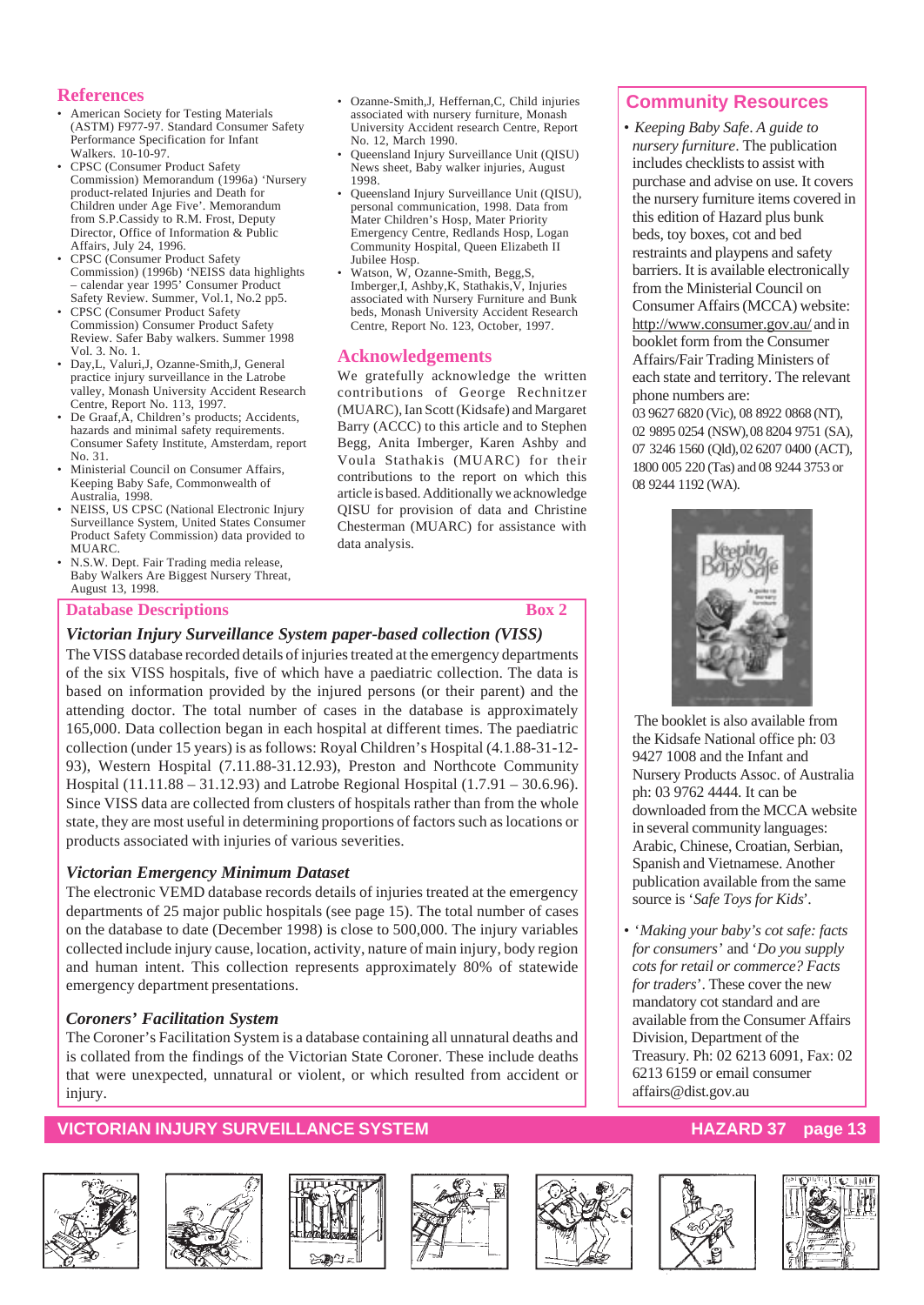## - INDEX -

| <b>Burns</b><br>Dogs<br>Poisons<br><b>Sports</b><br>$\&$ Consider $\&$ | <b>Subject</b> | <b>Edition</b> | <b>Pages</b> |
|------------------------------------------------------------------------|----------------|----------------|--------------|
|                                                                        |                |                |              |
|                                                                        |                |                |              |
|                                                                        |                |                |              |
|                                                                        |                |                |              |
|                                                                        |                |                |              |
|                                                                        |                |                |              |
|                                                                        |                |                |              |
|                                                                        |                |                |              |
|                                                                        |                |                |              |
|                                                                        |                |                |              |
|                                                                        |                |                |              |
|                                                                        |                |                |              |
|                                                                        |                |                |              |
|                                                                        |                |                |              |
|                                                                        |                |                |              |
|                                                                        |                |                |              |
|                                                                        |                |                |              |
|                                                                        |                |                |              |
|                                                                        |                |                |              |
|                                                                        |                |                |              |
|                                                                        |                |                |              |
|                                                                        |                |                |              |
|                                                                        |                |                |              |
|                                                                        |                |                |              |
|                                                                        |                |                |              |
|                                                                        |                |                |              |
|                                                                        |                |                |              |
|                                                                        |                |                |              |
|                                                                        |                |                |              |
|                                                                        |                |                |              |
|                                                                        |                |                |              |
|                                                                        |                |                |              |
|                                                                        |                |                |              |
|                                                                        |                |                |              |
|                                                                        |                |                |              |
|                                                                        |                |                |              |
|                                                                        |                |                |              |
|                                                                        |                |                |              |
|                                                                        |                |                |              |
|                                                                        |                |                |              |
|                                                                        |                |                |              |
|                                                                        |                |                |              |
|                                                                        |                |                |              |
|                                                                        |                |                |              |
|                                                                        |                |                |              |
|                                                                        |                |                |              |
|                                                                        |                |                |              |
|                                                                        |                |                |              |
|                                                                        |                |                |              |
|                                                                        |                |                |              |
|                                                                        |                |                |              |
|                                                                        |                |                |              |
|                                                                        |                |                |              |
|                                                                        |                |                |              |
|                                                                        |                |                |              |
|                                                                        |                |                |              |
|                                                                        |                |                |              |
|                                                                        |                |                |              |
|                                                                        |                |                |              |
|                                                                        |                |                |              |
|                                                                        |                |                |              |
|                                                                        |                |                |              |
|                                                                        |                |                |              |
|                                                                        |                |                |              |

<sup>s</sup> Special edition

### **VICTORIAN INJURY SURVEILLANCE SYSTEM**















### HAZARD 37 page 14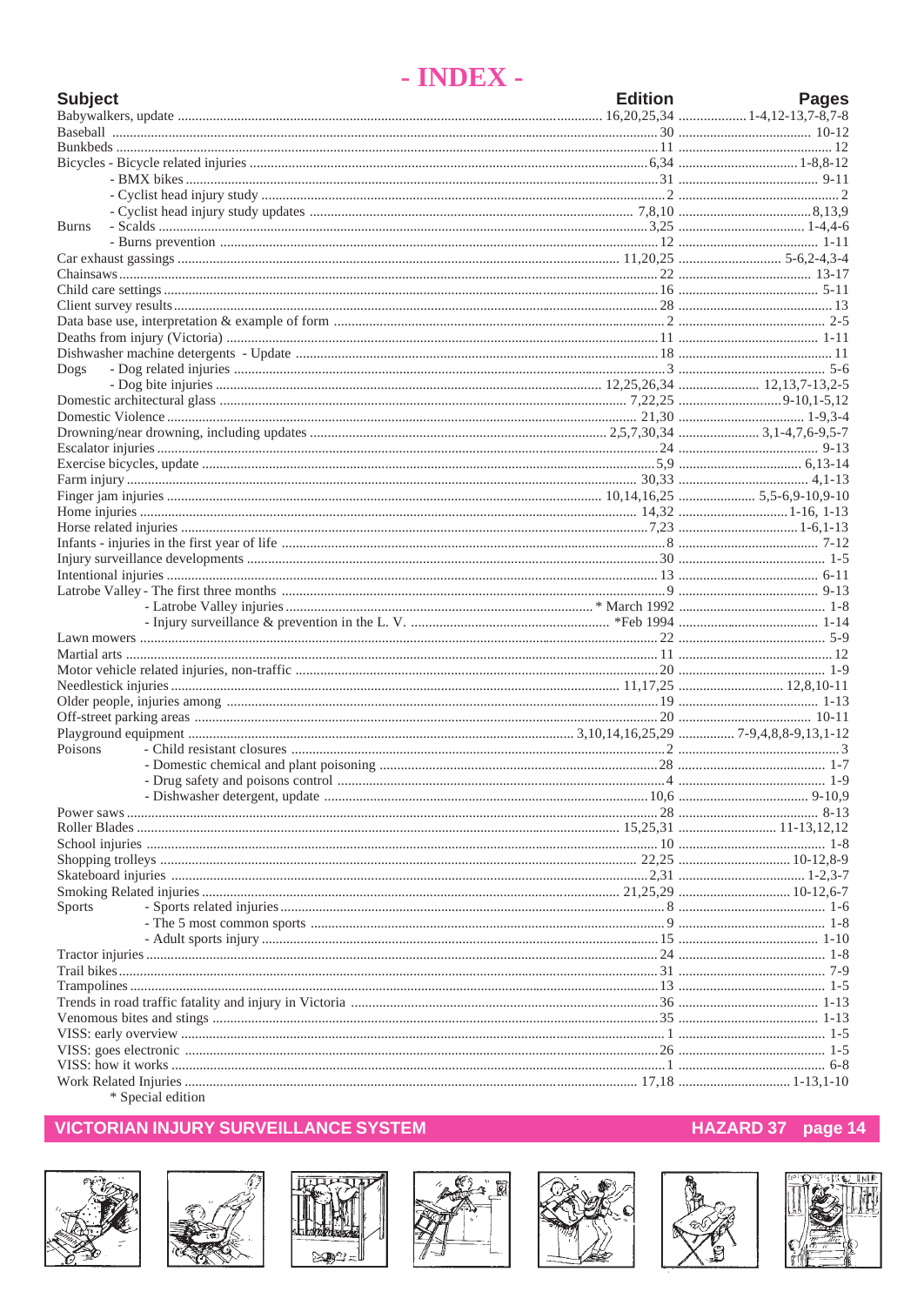## **Editorial Board**

**Professor Claes Tingvall**, Monash University Accident Research Centre **Professor Joan Ozanne-Smith**, Monash University Accident Research Centre **Assoc. Professor Terry Nolan**, Dept. of Paediatrics, Melbourne University **Mr. Jerry Moller**

## **VISS Staff**

**Co-ordinator:** Virginia Routley **Database Administrator:** Dr. Mark Sinclair Stokes **Research Assistant:** Karen Ashby **Administrative Assistant:** Christine Chesterman **Associate Director:** Assoc. Prof. Terry Nolan **(Child Injuries)**

**Director:** Professor Joan Ozanne-Smith

## **General Acknowledgements Participating Hospitals**

Alfred Hospital Angliss Hospital Austin and Repatration Medical Centre Ballarat Base Hospital The Bendigo Hospital Campus Box Hill Hospital Dandenong Hospital Echuca Base Hospital Frankston Hospital The Geelong Hospital Goulburn Valley Base Hospital Latrobe Regional Hospital Maroondah Hospital Mildura Base Hospital

Monash Medical Centre The Northern Hospital Royal Children's Hospital Royal Melbourne Hospital Royal Victorian Eye and Ear Hospital St Vincent's Hospital Wangaratta Base Hospital Warrnambool and District Base **Hospital** Western Hospital The Williamstown Hospital Wimmera Base Hospital

## **How to Access VISS Data:**

VISS collects and tabulates information on injury problems in order to lead to the development of prevention strategies and their implementation. VISS analyses are publicly available for teaching, research and prevention purposes. Requests for information should be directed to the VISS Co-ordinator or the Director by contacting them at the VISS office.

## **VISS is located at:**

Building 70 Accident Research Centre Monash University Wellington Road Clayton, Victoria, 3168

### **Phone:**

| Reception    | $(03)$ 9905 1808 |  |
|--------------|------------------|--|
| Co-ordinator | $(03)$ 9905 1805 |  |
| Director     | $(03)$ 9905 1810 |  |
| Fax          | $(03)$ 9905 1809 |  |
|              |                  |  |

#### **Email:**

Karen.Ashby@general.monash.edu.au Virginia.Routley@general.monash.edu.au

### **Coronial Services**

Access to coronial data and links with the development of the Coronial Service's statistical database are valued by VISS.

### **National Injury Surveillance Unit**

The advice and technical back-up provided by NISU is of fundamental importance to VISS.



Recent issues of *Hazard*, along with other information and publications of the Monash University Accident Research Centre, can be found on our internet home page:

http://www.general.monash.edu.au/muarc

### **VICTORIAN INJURY SURVEILLANCE SYSTEM AND REALLY CONSUMING THE REAL PROPERTY OF STATE STATES AND REAL PROPERTY**